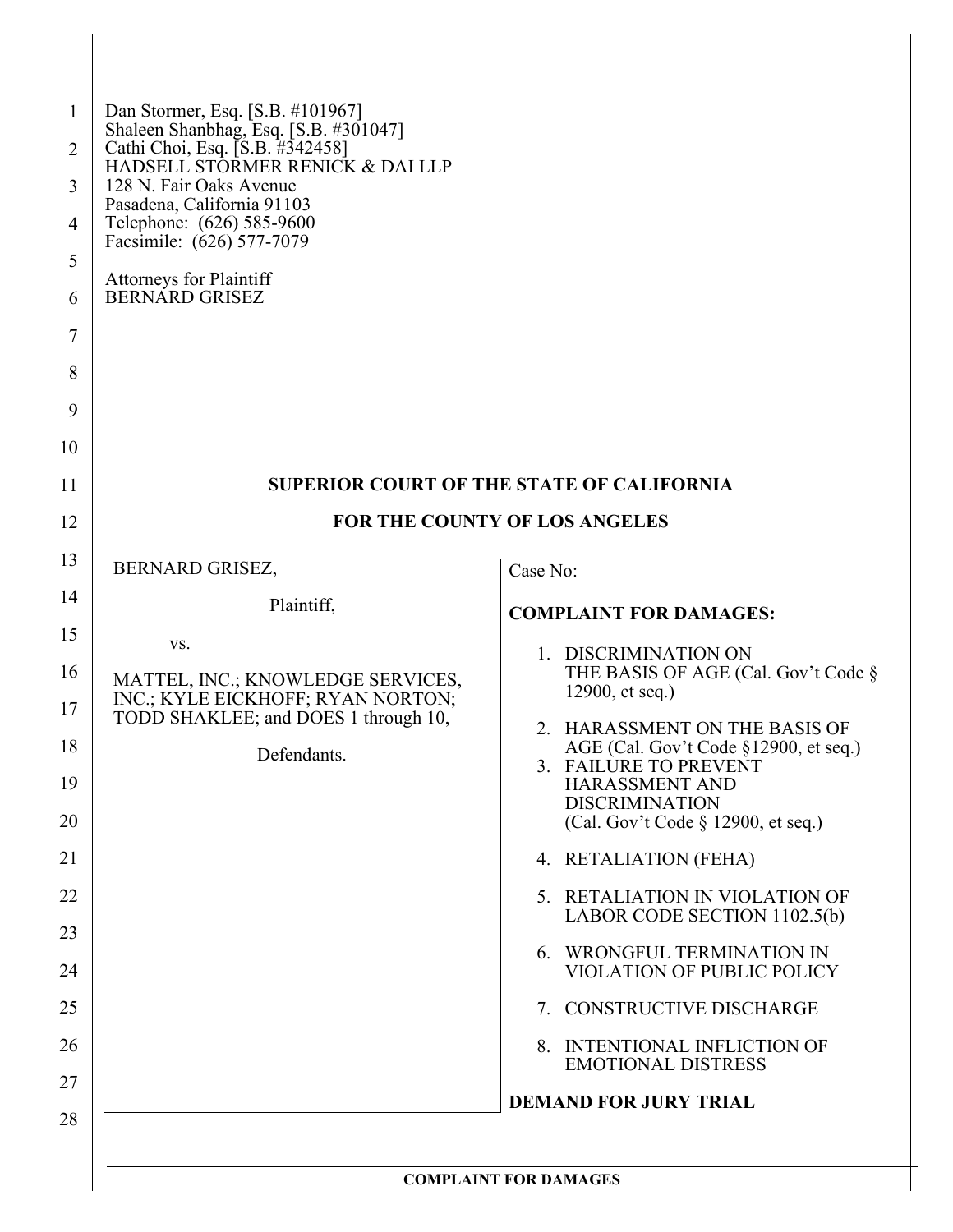#### **INTRODUCTION**

1. Plaintiff Bernard Grisez was a "permatemp" set and scenery builder at Defendant Mattel, Inc. for nearly two decades until he was wrongfully terminated at the age of sixty-eight in October 2021. Throughout this period, Mr. Grisez managed Mattel's set building for some of the biggest trade shows in the toy industry and had substantial responsibilities, including training newer, and often younger, employees. He was known for his consistently outstanding work and never received any form of discipline. Despite working full time for nearly two decades Mr. Grisez never received an offer of permanent employment while on numerous occasions, Mattel promoted younger and lesser experienced workers.

2. Throughout Mr. Grisez's employ, his Mattel co-workers and supervisors subjected him to a barrage of ageist taunts and harassment, repeatedly asking him when he would retire, commenting on his age, calling him "old man," saying he needed a "walker" to get around, and posting hurtful images of him around the office. Indeed, Plaintiff found himself in an overwhelmingly toxic and hostile work environment where he was routinely berated, mocked, and ridiculed by his peers and supervisors because of his age.

3. When Mr. Grisez reported Defendants' unlawful and discriminatory conduct to Mattel Human Resources, Mattel found that Mr. Grisez's complaints about discriminatory comments and behavior were substantiated. Rather than take corrective action, Defendants retaliated against Mr. Grisez for reporting their admittedly unlawful conduct by eliminating his permatemp job and demanding he take a lower hourly rate if he wanted to become a permanent employee. Defendants' discriminatory conduct culminated in October 2021 when Defendants terminated Mr. Grisez.

4. Accordingly, Mr. Grisez brings this action against Defendants Knowledge Services Inc., Mattel, Ryan Norton, Kyle Eickhoff, Todd Shaklee, and Does 1-10 for: general, compensatory, statutory and punitive damages, costs, and attorneys' fees, resulting from Defendant's unlawful and tortious conduct, and as grounds therefore alleges:

#### **PARTIES**

5. Plaintiff Bernard Grisez ("Grisez" or "Plaintiff") is a sixty-nine year old male residing in the County of Los Angeles, California.

#### **COMPLAINT FOR DAMAGES**

**1**

1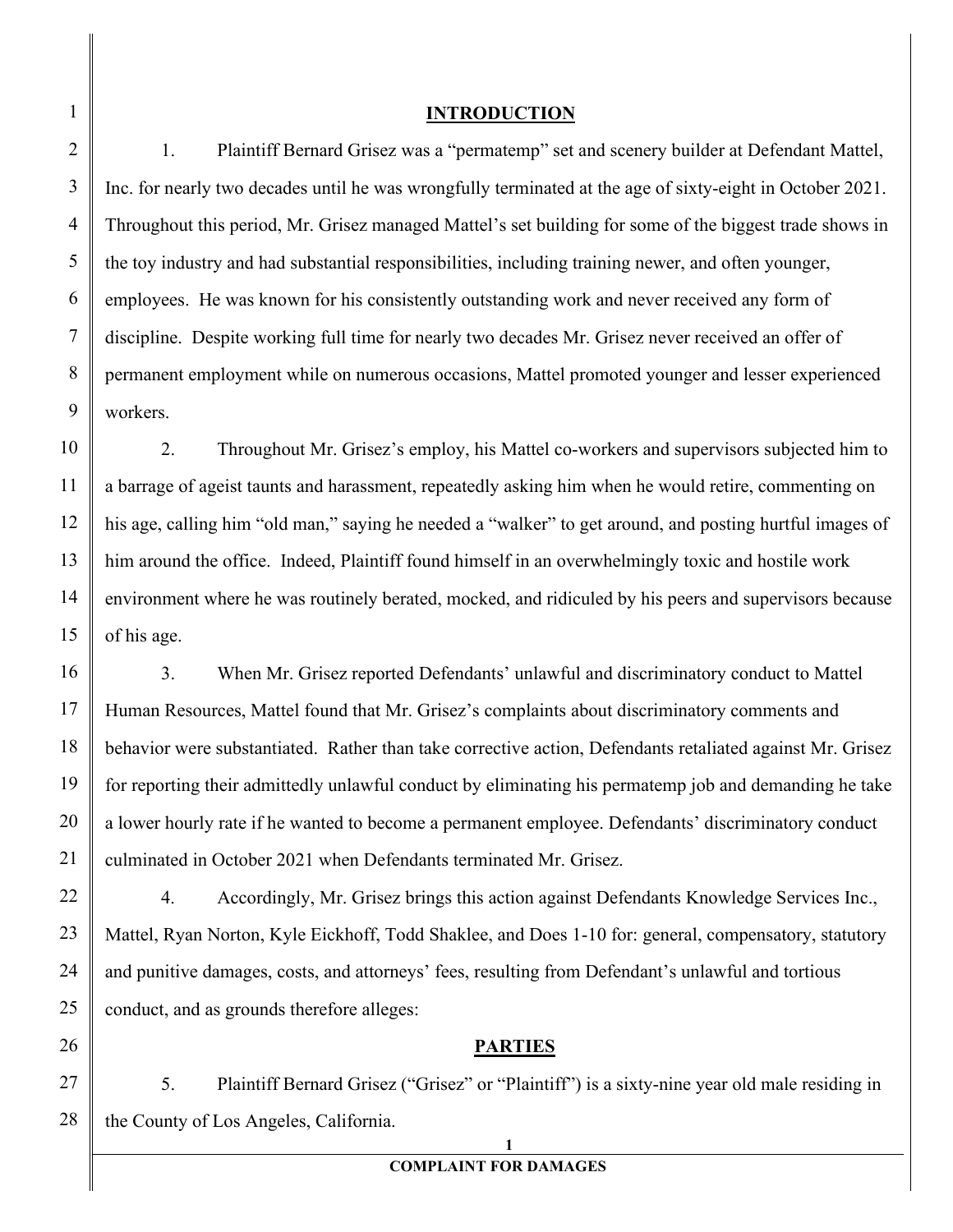6. Defendant Mattel, Inc. ("Mattel") is, and at all relevant times was, a corporation with its headquarters and principal place of business located in Los Angeles County at 333 Continental Blvd, El Segundo CA 90245.

7. Defendant Knowledge Services, Inc. ("Knowledge Services") is, and at all relevant times was, an Indiana corporation with its principal place of business at 9800 Crosspoint Boulevard, Indianapolis, IN 46256. Defendant Knowledge Services (together with Mattel, "Corporate Defendants") conducts business in the County of Los Angeles and employs individuals who reside and work in the County of Los Angeles.

8. Defendant Kyle Eickhoff at all relevant times was a Managing Director at Mattel and lived in the County of Los Angeles. On information and belief, Defendant Eickhoff resides in New York.

9. Defendant Ryan Norton is, and at all relevant times was, a supervisor at Mattel. On information and belief, Defendant Norton resides in the County of Los Angeles.

10. Defendant Todd Shaklee is, and at all relevant times was, a supervisor at Mattel. On information and belief, Defendant Shaklee resides in Orange County.

11. Defendants Does 1 through 10 are sued under fictitious names pursuant to Code of Civil Procedure section 474. The true names and capacities of Does 1-10 are currently unknown to Plaintiff. Plaintiff will amend this Complaint or seek leave to do so when the true names and capacities of these Defendants have been ascertained. Plaintiff is informed, believes, and on that basis alleges, that each fictitiously named Defendant is responsible in some way for the acts and failures to act herein alleged, and that Plaintiff's injuries as herein alleged were legally caused by the conduct of each such Defendant.

12. Plaintiff is informed, believes, and thereupon alleges that, at all times material herein, each of the Defendants was the agent or employee of, and/or working in concert with, his/her co-Defendants and was acting within the scope of such agency, employment, and/or concerted activity. Plaintiff alleges that to the extent that certain acts and omissions were perpetrated by certain Defendants, the remaining Defendant or Defendants confirmed and ratified said acts and omissions

13. Whenever and wherever reference is made in this complaint to any conduct by Defendants, such allegations and references shall also be deemed to mean the conduct of each of the

**2**

## **COMPLAINT FOR DAMAGES**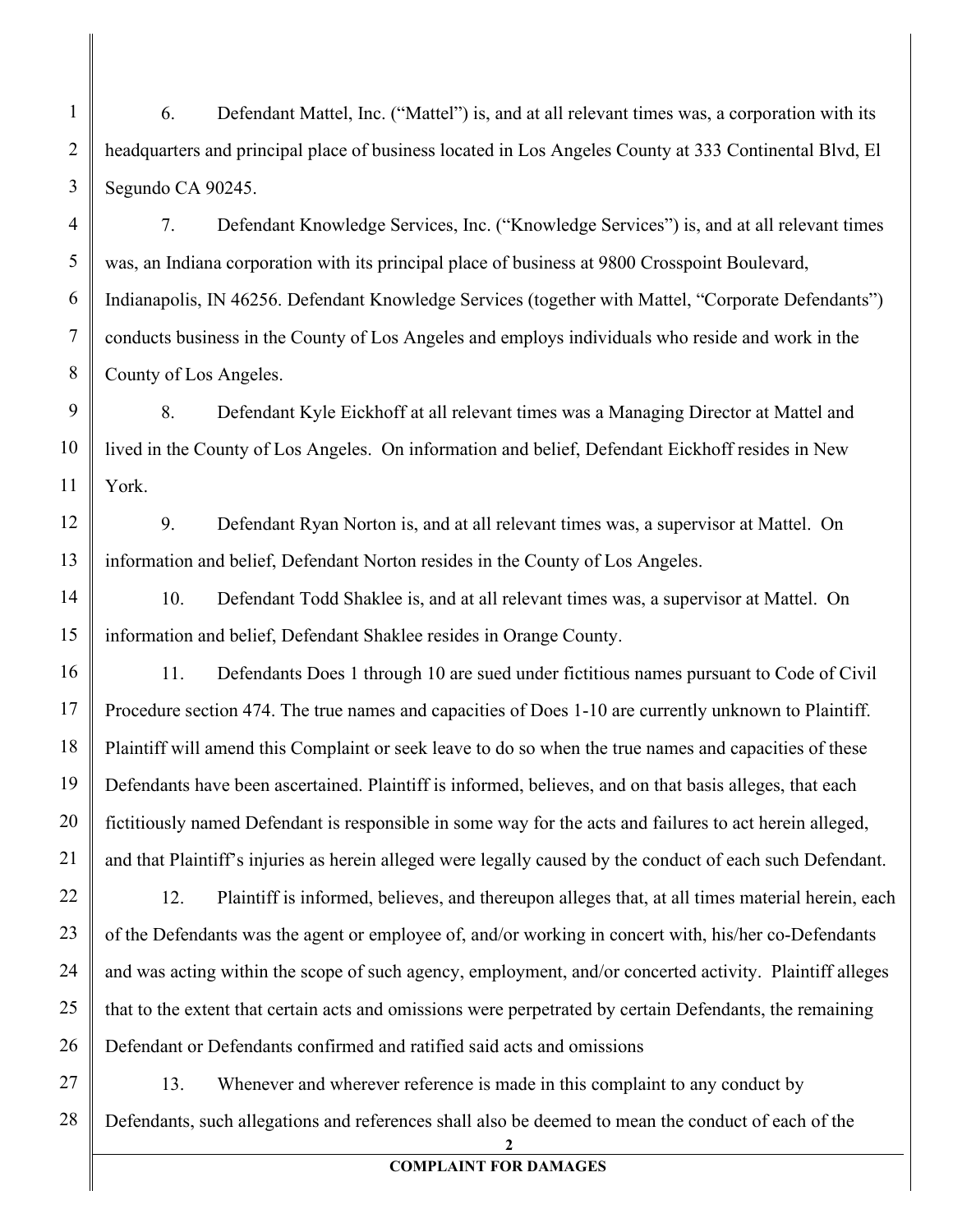Defendants, acting individually, jointly and severally as alter egos of each other.

## **JURISDICTION AND VENUE**

14. This Court has jurisdiction over this action because Plaintiff and Defendants Mattel, Norton, Shaklee and Does 1-10 are residents of California, all parties transact business in the State of California, and because the claims asserted herein arise from conduct occurring in California.

15. Venue is proper in the County of Los Angeles because all parties do business in Los Angeles, all of the acts giving rise to the claims asserted herein were committed in Los Angeles County, Defendants Norton, Shaklee, and Does 1-10 reside in Los Angeles County, and Mattel, Inc. has its headquarters in Los Angeles County.

16. At the relevant times mentioned herein, Plaintiff performed work for or on behalf of Defendants within Los Angeles County, California where all of the unlawful conduct alleged herein occurred.

## **FACTUAL ALLEGATIONS**

## **A. Defendants Mattel and Knowledge Services Jointly Employed Mr. Grisez.**

17. Mr. Grisez was directly employed by two staffing agencies, Team Music and Defendant Knowledge Services, Inc., that placed him at Defendant Mattel, Inc. from May 2004 through his unlawful termination in 2021. Team Music employed Mr. Grisez from 2004 to 2011, and Defendant Knowledge Services, Inc. employed Mr. Grisez from 2011 until his unlawful termination.

18. Although Mattel considered Mr. Grisez a "temporary" or "permatemp" employee, Mattel exercised direction and control over Mr. Grisez. For example, Mattel trained Mr. Grisez according to Mattel standards and code of conduct, provided Mr. Grisez with a Mattel email address and Mattel badge, required Mr. Grisez to wear a Mattel uniform, and provided Mr. Grisez with an office space at the Mattel office and a Mattel laptop. Mattel management controlled Mr. Grisez's work schedule and required Mr. Grisez to obtain approval from Mattel supervisors for time off. Additionally, Mattel supervisors approved Mr. Grisez's time sheets and pay raises.

## **B. Mr. Grisez's Exemplary Seventeen Years at Mattel**

19. In May 2004, at the age of fifty-one-years old, Mr. Grisez began working as a part-time Set Builder. He worked at Mattel twice a year for three weeks at a time. By 2006, Mr. Grisez was

**3**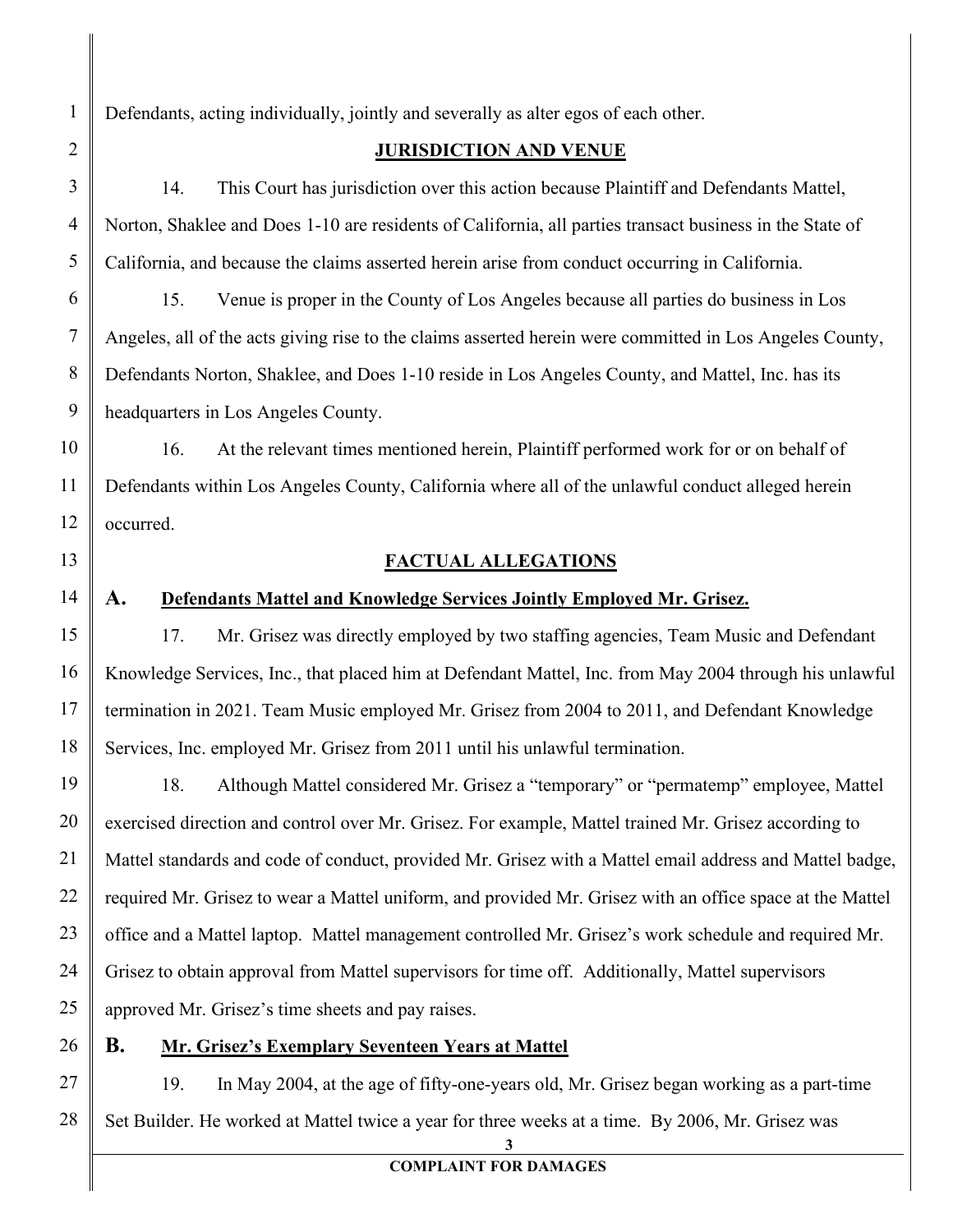working full-time in Mattel's Trade Show Productions ("TSP") Division as a Set Builder. He and other Set Builders were required to work full-time, and they were required to be available for overtime "24/7."

20. Before coming to work at Mattel, Mr. Grisez had already accumulated 20 years of experience as a set builder, construction coordinator, and prop maker in the film industry, and he brought that wealth of experience to Mattel. Then, as a Set Builder for Mattel for nearly two decades, Mr. Grisez utilized his range of experience in the trade show and commercial film industries as a construction coordinator (effectively, an equivalent to a department manager), lead carpenter, and specialty prop maker.

9 10 11 12 13 14 21. Kyle Eickhoff charged Mr. Grisez with the responsibility to lead the organization, construction, and logistics (including packing, shipping and set-up) for Mattel's set pieces at several large-scale annual trade shows, including Comicon in San Diego, the New York Toy Fair, the Las Vegas Licensing Show, and the Juvenile Products Manufacturers Association in Las Vegas. Mr. Grisez attended each trade show on Mattel's behalf, supervised the set-up and break-down of Mattel's product scenery, and worked on-site during the shows.

15 16 22. As evidence of his expertise, Mattel managers asked Mr. Grisez to train many younger, less experienced Mattel co-workers in general construction skills and skills to build specialty scenery.

19 23. Mr. Grisez never received any form of discipline and was known for his dependability and consistently outstanding work. In recognition of his strong work ethic and exemplary work, Mattel supervisors including Defendant Eickhoff approved gradual pay raises for Mr. Grisez over his seventeen years at Mattel.

24. Throughout his successful tenure at Mattel, Mr. Grisez observed Mattel promote his coworkers and offer his fellow "permatemp" employees permanent employment with Mattel. He continued to work diligently, hoping for a promotion and for an offer of permanent employment.

24 25 26 27 25. Despite Mr. Grisez's exemplary work history and unquestionable skill, he was repeatedly passed over for promotional opportunities and permanent employment due to his age. Mattel offered promotions and permanent employment positions to less-experienced, younger individuals, many of whom Mr. Grisez had trained, over Mr. Grisez.

28  $1/1$ 

1

2

3

4

5

6

7

8

17

18

20

21

22

23

## **COMPLAINT FOR DAMAGES**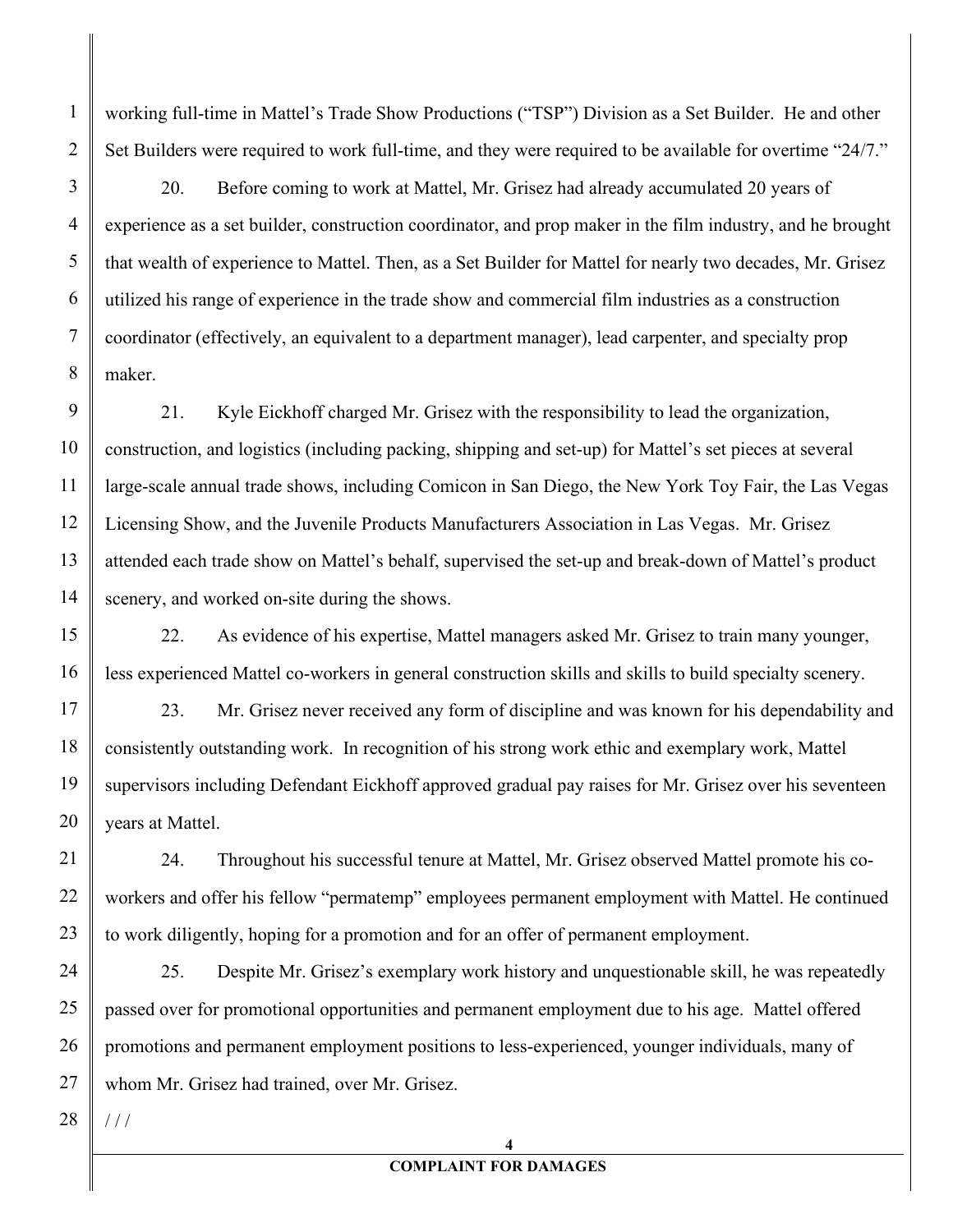1

2

3

4

5

6

7

## **C. Defendants Harass and Discriminate Against Mr. Grisez Based on His Age**

26. Mattel permitted and promoted a hostile work environment by allowing its employees to harass and discriminate against Mr. Grisez based on his age. For years, Mr. Grisez's co-workers and supervisors berated Mr. Grisez and made him the target of ageist jokes, such as saying he needed a "walker" to get across the floor. One co-worker called him a "faggot grandpa looking motherfucker." On information and belief, Mattel supervisors were aware of these comments but did not take any action against these employees.

8 9 10 11 12 13 27. Mattel supervisors themselves participated in age discrimination and harassment. For example, Defendant Eickhoff regularly called Mr. Grisez an "old man" and insulted Mr. Grisez in front of other co-workers with comments such as, "I've been trying to get rid of you for years" and saying he wanted to see Mr. Grisez use "a walker" to walk "across the shop." Eickhoff would begin meetings with Mr. Grisez by asking him, "When are you going to retire?" In September 2019, Eickhoff wrote "Fire Rocky" on a whiteboard with his list of "ideas" in his office.

14 15 16 28. Defendant Norton would often ask Mr. Grisez, "What was it like growing up in the '60's – I mean the 1860's?" Norton regularly mocked Mr. Grisez by asking him if he had taken his "Centrum Silver" vitamins – vitamins made specifically for individuals over the age of 50.

17 18 19 20 21 29. In another instance, when Mr. Grisez and his co-workers received a missing persons alert for an elderly person, Norton said to Mr. Grisez in front of his co-workers, "Hey Rocky, are they looking for you?" Norton also regularly derided Mr. Grisez in an ageist manner when introducing him to crew members from other companies, saying that Mr. Grisez was 71-years-old when Mr. Grisez was actually only 68-years-old.

22 23 30. Defendant Shaklee also subjected Mr. Grisez to repeated ageist taunts, including, "You're not sore, you're just old."

24 25 31. Mr. Grisez never heard any Mattel supervisor make an ageist insult to any of his coworkers. Not once did he hear his supervisors mention any of his co-workers' ages.

26 27 28 32. In 2018, one of Mr. Grisez's co-workers, Mike Schickler photoshopped Mr. Grisez's face onto the photo of an elderly subservient television character with white hair, actor Don Knott, in the show Three's Company. This insulting and hurtful image was taped around public areas in the Mattel office.

**5**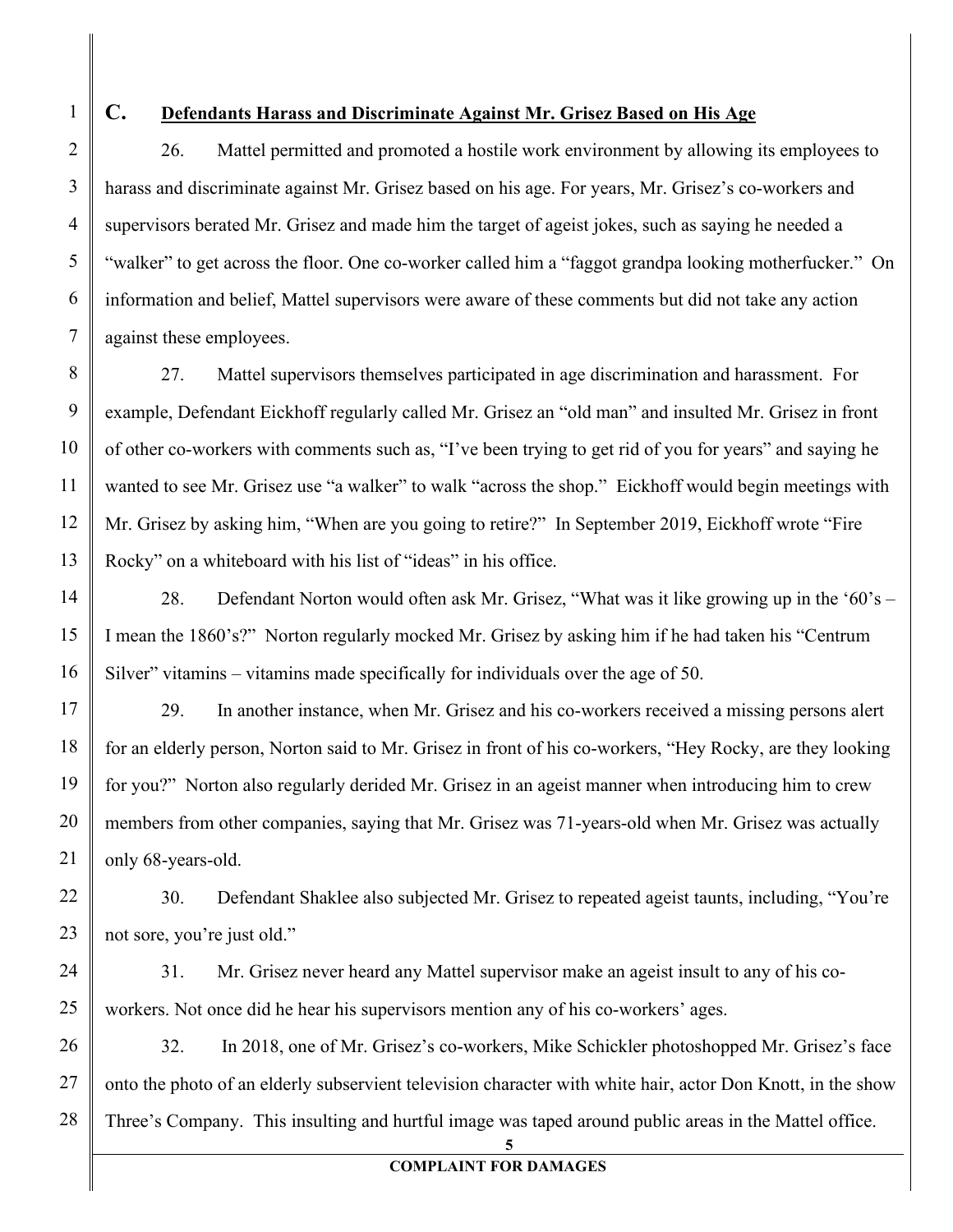33. In May 2019, Mr. Grisez's co-worker wrote the name "Rocky" onto an image of an elderly man in Florida riding a Roscoe scooter. This co-worker printed multiple copies of the image and taped up these copies in visible locations all over the Mattel office for several weeks. On occasion, the images would disappear, only to later reappear.

1

2

3

4

5

6

7

8

9

10

11

12

13

14

15

16

17

18

19

34. Mr. Grisez's supervisors, Defendants Eickhoff, Norton, and Shaklee were aware that these insulting, ageist posters were plastered all over Mattel. However, they did not discipline or reprimand Mr. Grisez's co-workers, nor did they require that the posters be permanently removed. Rather, they forced Mr. Grisez to have conversations with them only inches away from the insulting posters.

35. The relentless stream of ageism deeply hurt Mr. Grisez. Mr. Grisez attempted to curb the discriminatory treatment from his co-workers and supervisors by telling them, "This is going in my notes for HR." It did not work.

36. Mr. Grisez believed that if he reported the age discrimination to Human Resources, Human Resources would do nothing or would retaliate against him. Mr. Grisez was aware that Mattel had previously retaliated against former employees for complaining about discriminatory behavior. For example, Mr. Grisez witnessed Mattel employees and supervisors bully and taunt Issac Valenzuela based on his race. When Mr. Valenzuela reported these comments to Human Resources, he was forced to undergo a "peer review" process and was subsequently fired.

# **D. Mr. Grisez Is Not Promoted, Offered Lead Jobs, or Offered Permanent Employment Because of His Age**

20 21 22 23 24 25 37. Mattel relied on Mr. Grisez's experience and expertise in the field in order to lead projects and train the younger less-experienced co-workers. However, as Mr. Grisez's got older, Mattel offered leadership and management roles on these projects to younger, less experienced co-workers whom Mr. Grisez regularly taught and trained. As a result, Mr. Grisez was forced to report to his less experienced co-workers, who nevertheless still sought his advice on how to organize their projects and how to build specialty items, given Mr. Grisez's extensive experience building sets and scenery.

26 27 28 38. These younger and less-experienced co-workers included Kyle Berman, Defendant Shaklee, Defendant Norton, and Sam Shaklee. Ms. Grisez was 24 to 38 years older than these employees, and had many more years of work experience than them.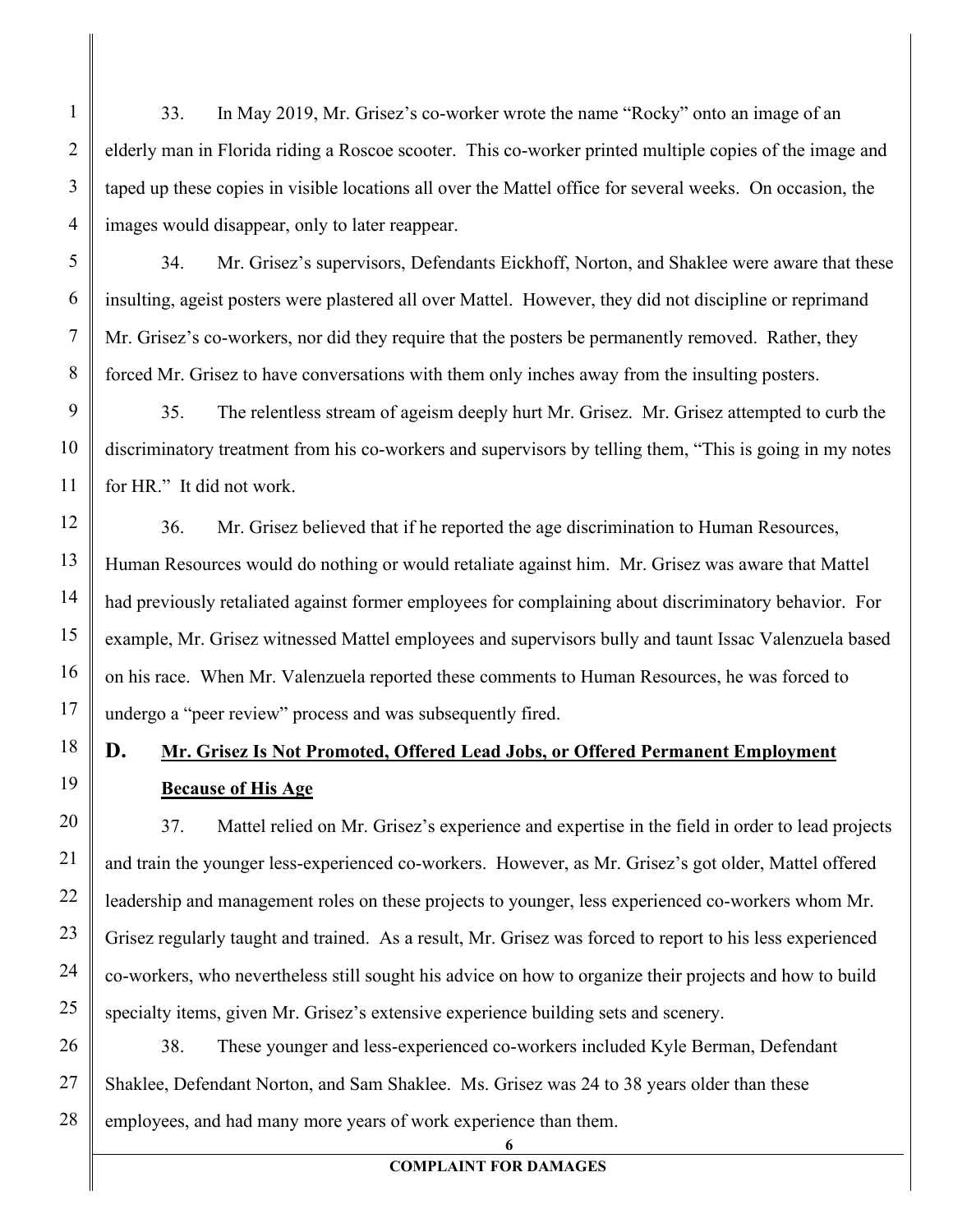39. For example, around 2008, Kyle Eickhoff promoted Todd Shaklee, who was eleven years younger than Mr. Grisez, to the Shop Lead position, effectively making Mr. Shaklee Mr. Grisez's boss. Mr. Shaklee had little to no experience building scenery and intricate set pieces and little relevant experience – he previously managed a flooring installation company. Then, in 2016, Mattel promoted Mr. Shaklee to Head of the Wood Shop, a supervisory position, and offered him a permanent position.

40. In 2014, Mattel promoted Kyle Berman, who was about 30 years younger than Mr. Grisez, to the supervisory position of Production Manager over Mr. Grisez. Mattel also offered Mr. Berman a permanent position. By that point, Mr. Grisez had worked at Mattel for 10 years, whereas Mr. Berman had only worked at Mattel for approximately 4 years.

41. In another egregious instance, around 2016, Todd Shaklee instructed Mr. Grisez to train his son, Sam Shaklee, and to teach him everything that Mr. Grisez knew. Sam Shaklee thereafter worked on several trade shows under Mr. Grisez's instruction. Eventually, Mattel sent Sam to the large-scale trade show jobs instead of Mr. Grisez. Then in 2019, Mattel offered Sam Shaklee a permanent Mattel employment position.

42. As further evidence of Mr. Grisez's extensive experience and qualifications for the promotions and opportunities for permanent employment, Mattel employees constantly turned to Mr. Grisez for advice on building sets and construction in general. For example, in 2019, Mattel employee Martin Ferrer, who was 38 years younger than Mr. Grisez with only 5 years of experience at Mattel, regularly referred to Mr. Grisez's mentorship and instruction. Mr. Ferrer repeatedly told Mr. Grisez's wife, "Rocky has taken me under his wing." Mr. Ferrer would also tell Mr. Grisez's co-workers on set, "Rocky taught me everything I know."

43. Defendant Eickhoff only promoted younger employees with whom he socialized outside of work. Mr. Grisez felt excluded from these social activities. He was never proactively invited to these social outings, which he felt catered to a crowd of individuals younger in age.

## **E. Mattel Tries to Push Mr. Grisez Out**

28 44. By May 2021, his seventeenth year working for Mattel, Mr. Grisez was the oldest and longest-serving employee in the TSP division. That month, Mr. Grisez learned that Mattel managers sent an email asking every longtime temporary TSP employee except him to apply for permanent

#### **COMPLAINT FOR DAMAGES**

**7**

1

2

3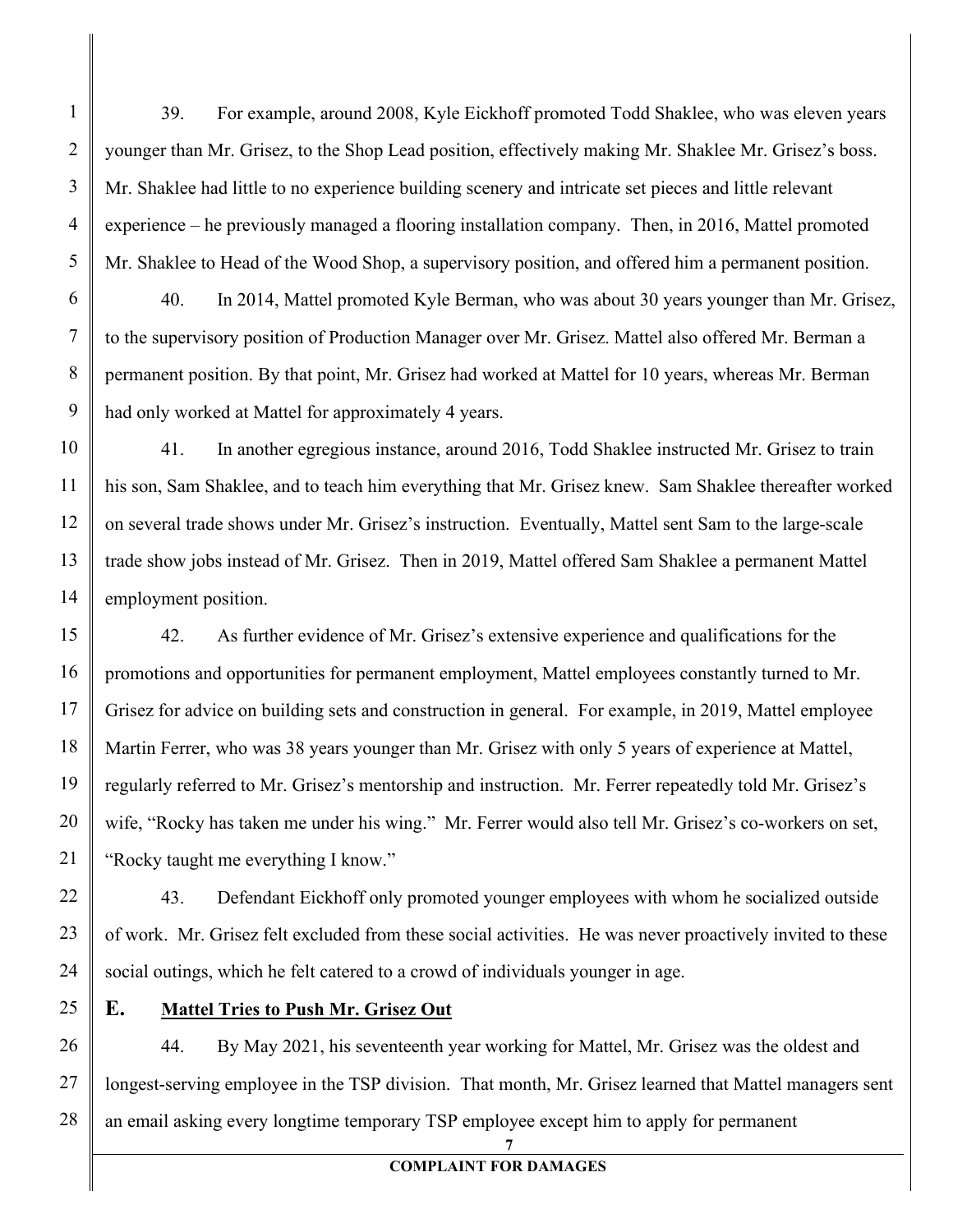employment. Besides Mr. Grisez, the only TSP employees who were not asked to apply for permanent positions were two new hires and one intermittent worker. It became clear to Mr. Grisez that Mattel was trying to push him out.

45. On May 6, Mr. Grisez asked Defendants Norton, Eickhoff, and Shaklee why they did not include him in this email chain, and whether he was overlooked.

46. On that same day, Defendant Norton responded to Mr. Grisez stating: "Please update your info/resume using the attached template. Use only your Mattel experience. Please use the title you are using currently in your email. This is for an HR exercise. Please return to me by EOD tomorrow." Defendant Norton did not explain why Mattel had omitted Mr. Grisez from the initial email requesting resumes and consideration for permanent hire.

47. After seventeen years of waiting, Mr. Grisez submitted his resume in the hopes of finally receiving a permanent offer of employment.

## **F. Mattel Offers Mr. Grisez Permanent Employment With a 20 Percent Pay Cut**

48. Mattel offered Mr. Grisez and all his longtime TSP co-workers permanent staff positions. However, Mr. Grisez was the only TSP employee whose offer of permanent employment required him to accept a 20 percent pay cut. Mr. Grisez was presently earning \$37.50 per hour, and Mattel offered him only \$30 per hour.

49. On information and belief, Mr. Grisez received the worst offer in terms of the largest proportional decrease in pay compared to his younger co-workers' offers. Mr. Grisez could not financially support his wife and two children at the decreased hourly wage. Mr. Grisez felt that this low offer was a result of age discrimination and was intended to push him out of Mattel.

50. On June 16, Mr. Grisez emailed Mattel Talent Acquisition Operations employee Jessica España hoping to clarify the terms of Mattel's offer: "I just want to clarify one point that you made with me in our conversation last Friday that the, 'Set Builder position will be pulled back and only offered to Mattel employees[.]' Am I remembering that correctly? I hope you're well and I will talk with you shortly."

28 51. In response, Ms. España wrote, "This role is being converted to a full-time position and may no longer be available as a temporary assignment on the team."

## **COMPLAINT FOR DAMAGES**

**8**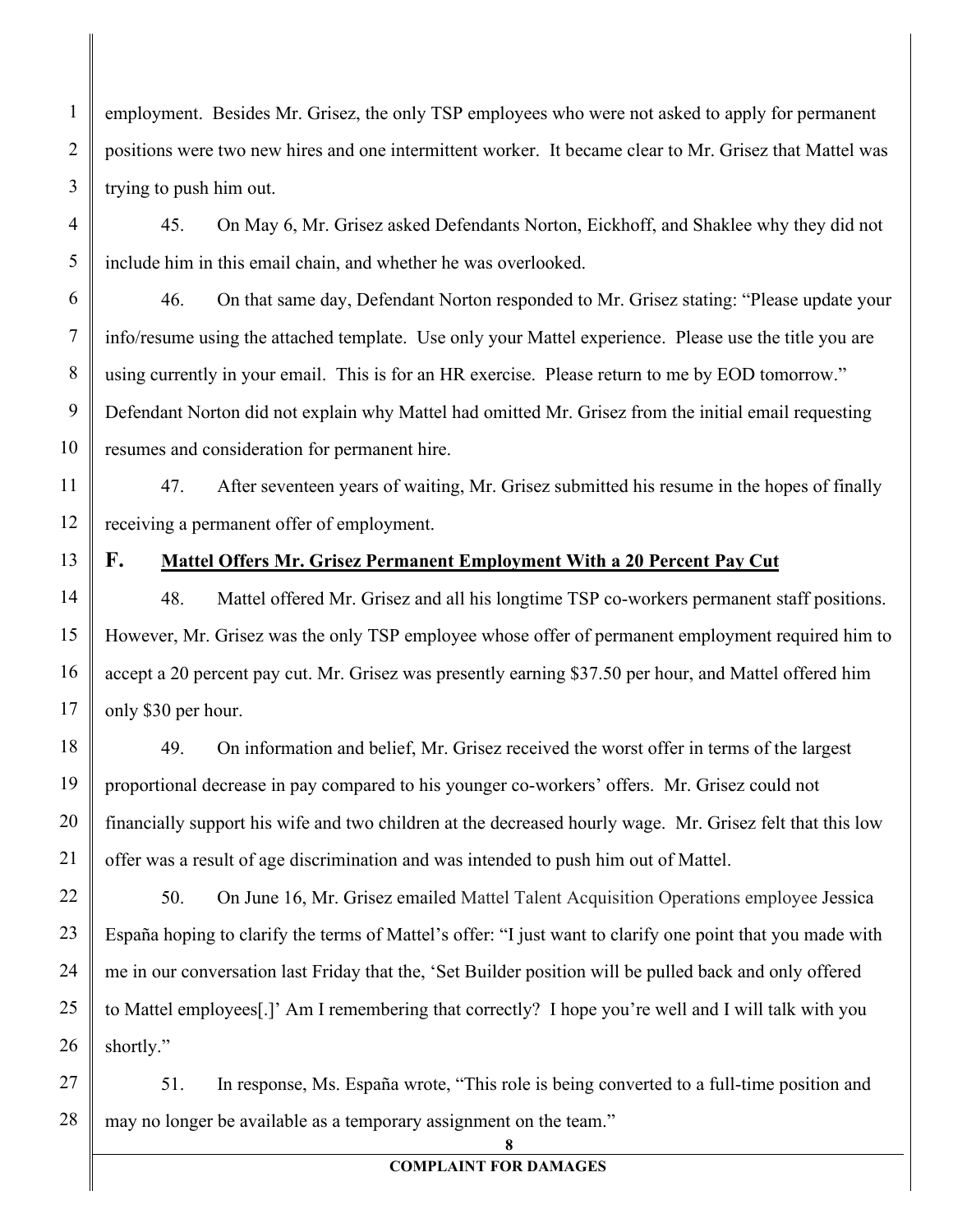| $\mathbf{1}$   | On June 17, 2021, Mr. Grisez wrote back to Ms. España and stated, "I'm interested in<br>52.                                                                                                                                                                                          |  |  |
|----------------|--------------------------------------------------------------------------------------------------------------------------------------------------------------------------------------------------------------------------------------------------------------------------------------|--|--|
| $\overline{2}$ | accepting your employment offer. However I would need a rate of \$35.50." \$35.50 per hour was still                                                                                                                                                                                 |  |  |
| $\mathfrak{Z}$ | below Mr. Grisez's current wage rate.                                                                                                                                                                                                                                                |  |  |
| $\overline{4}$ | 53.<br>On June 21, 2021, Ms. España called Mr. Grisez to inform him that Mattel's final offer                                                                                                                                                                                        |  |  |
| 5              | was a \$32 hourly rate.                                                                                                                                                                                                                                                              |  |  |
| 6              | G.<br>Mr. Grisez Reports Unlawful Age Discrimination and Harassment to Mattel HR                                                                                                                                                                                                     |  |  |
| 7              | 54.<br>On June 29, 2021, Mr. Grisez emailed Ms. España, detailing the shortcomings of Mattel's                                                                                                                                                                                       |  |  |
| 8              | offer as well as reporting the unlawful age discrimination and harassment he faced over the years:                                                                                                                                                                                   |  |  |
| 9<br>10        | Unfortunately, I cannot leave my present position as a permatemp for the offered position<br>with Mattel. The lowered rate of \$32/hour does not meet my financial needs and is far too hard                                                                                         |  |  |
| 11             | for me to accept.                                                                                                                                                                                                                                                                    |  |  |
| 12             | Given the hourly rates you have offered my colleagues presently and in the past, it appears to me<br>that my age is being used against me despite my proven abilities working with Mattel for the past<br>$16+$ years.                                                               |  |  |
| 13             | Over the years, I have been asked inappropriate age-related questions and been subject to<br>insulting age-related commentary literally hundreds of times. I have lost promotional<br>opportunities, increased wages, and suffered other job losses far too many times because of my |  |  |
| 14             |                                                                                                                                                                                                                                                                                      |  |  |
| 15             | age. I cannot accept this approach one more time to my detriment.                                                                                                                                                                                                                    |  |  |
| 16             | On June 29, 2021, Mr. Grisez also reached out, via phone and text, to Kyle Eickhoff, to discuss the terms                                                                                                                                                                            |  |  |
| 17             | of the employment offer because Mr. Eickhoff was responsible for recommending promotions and raises                                                                                                                                                                                  |  |  |
| 18             | in the TSP department. In that conversation, Mr. Eickhoff abdicated responsibility in the promotion                                                                                                                                                                                  |  |  |
| 19             | process, telling Mr. Grisez that he had no input into any rate adjustment nor in the way Mattel was                                                                                                                                                                                  |  |  |
| 20             | moving forward with promotions. Mr. Grisez felt betrayed and humiliated.                                                                                                                                                                                                             |  |  |
| 21             | 55.<br>In a conversation on July 29, 2021 with Mattel Human Resources Business Partner Katay                                                                                                                                                                                         |  |  |
| 22             | Wooler, Mr. Grisez discussed the age discrimination claims he had presented to Ms. España, as well as                                                                                                                                                                                |  |  |
| 23             | the inadequate job offer Mattel had presented to him. Ms. Wooler assured him that she took his claims                                                                                                                                                                                |  |  |
| 24             | seriously and that she would be looking into them. As they talked about the unacceptable employment                                                                                                                                                                                  |  |  |
| 25             | offer, Mr. Grisez realized that, despite his nearly two decades of commitment to Mattel, no one at Mattel                                                                                                                                                                            |  |  |
| 26             | felt that Mr. Grisez was worth keeping around. Mr. Grisez broke down and cried.                                                                                                                                                                                                      |  |  |
| 27             | Н.<br><b>Mattel's HR Investigation Concludes That Mr. Grisez's Complaints Were Substantiated</b>                                                                                                                                                                                     |  |  |
| 28             | 56.<br>On August 12, 2021, Katay Wooler responded that Mattel had investigated Mr. Grisez's                                                                                                                                                                                          |  |  |
|                | <b>COMPLAINT FOR DAMAGES</b>                                                                                                                                                                                                                                                         |  |  |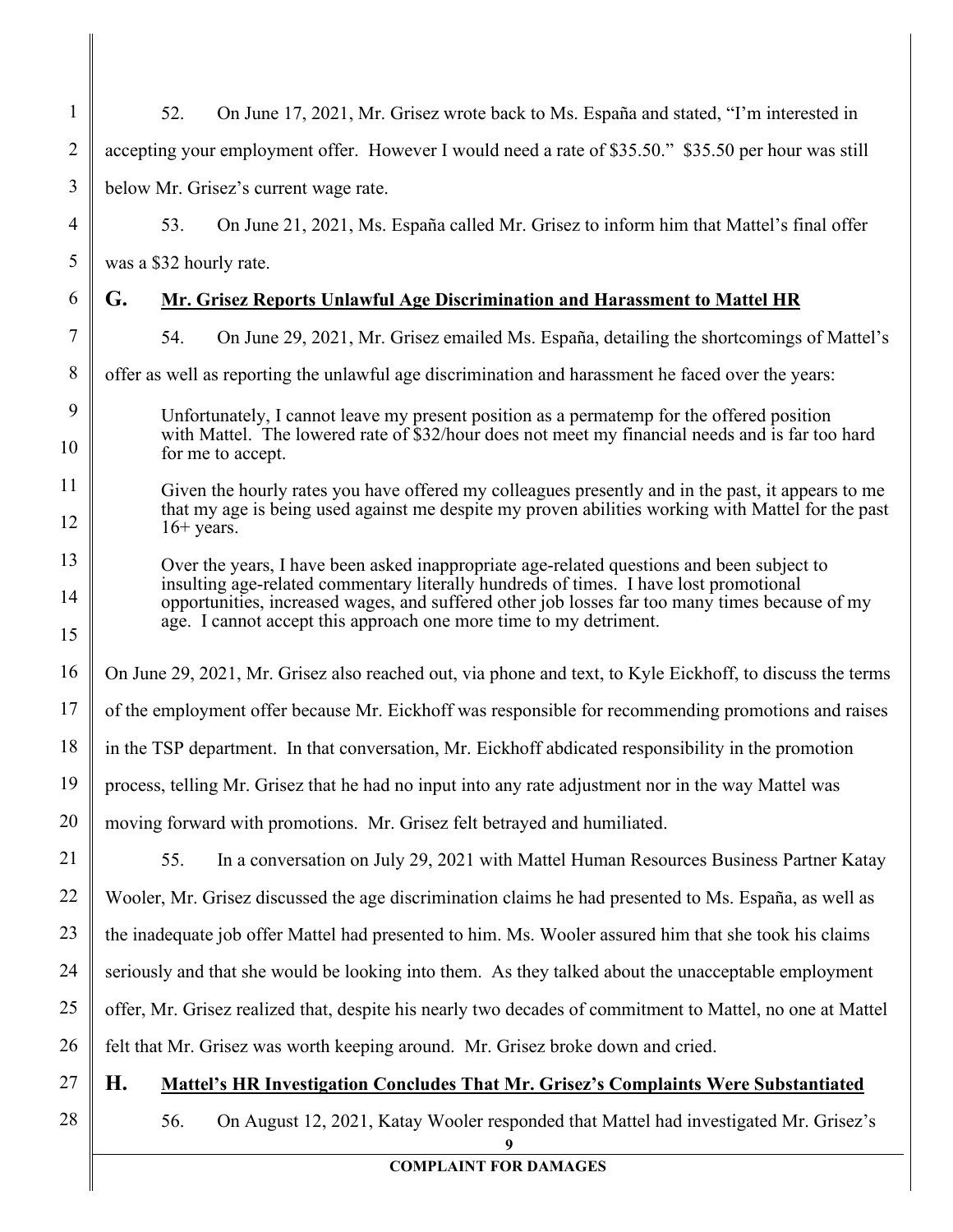| $\mathbf{1}$ | age-based discrimination and harassment claims, and concluded:                                                                                                                                                                                                                                                       |  |  |
|--------------|----------------------------------------------------------------------------------------------------------------------------------------------------------------------------------------------------------------------------------------------------------------------------------------------------------------------|--|--|
| 2            | While the specific examples you shared of insulting comments could not be corroborated, it is                                                                                                                                                                                                                        |  |  |
| 3            | substantiated that inappropriate comments and behavior have been displayed among members in<br>your work group. (emphasis added)                                                                                                                                                                                     |  |  |
| 4            | Wooler stated that based on the facts gathered, "[T] here was sufficient information for us<br>57.                                                                                                                                                                                                                   |  |  |
| 5            | to conclude that we would like to extend you an offer for Sr. Set Builder, with a higher pay rate, in place                                                                                                                                                                                                          |  |  |
| 6            | of the Set Builder offer you received." The offered pay rate was \$34 per hour, still lower than Mr.                                                                                                                                                                                                                 |  |  |
| 7            | Grisez's current rate of \$37.50 per hour and his June 17 email requesting a rate of at least \$35.50 per hour                                                                                                                                                                                                       |  |  |
| 8            | to support his family.                                                                                                                                                                                                                                                                                               |  |  |
| 9            | 58.<br>Mattel's refusal to accept Mr. Grisez's counteroffer and offer Mr. Grisez a livable salary                                                                                                                                                                                                                    |  |  |
| 10           | despite its admissions of discriminatory and harassing conduct made clear to Mr. Grisez that Mattel was                                                                                                                                                                                                              |  |  |
| 11           | retaliating against him for reporting its unlawful conduct and sought to push him out.                                                                                                                                                                                                                               |  |  |
| 12           | I.<br>Mattel Further Retaliates Against Mr. Grisez By "Transitioning" Him Out of His Role                                                                                                                                                                                                                            |  |  |
| 13           | 59.<br>On September 10, 2021, Katay Wooler emailed Mr. Grisez:                                                                                                                                                                                                                                                       |  |  |
| 14           | We plan to create a 60 day transition of your current temporary position as it stands. The team                                                                                                                                                                                                                      |  |  |
| 15           | will consider variable temporary assignments as projects come up, if you are interested. Nothing<br>is guaranteed, but you will be considered if there is a staffing need.                                                                                                                                           |  |  |
| 16           | 60.<br>On that same day, Mr. Grisez replied via email:                                                                                                                                                                                                                                                               |  |  |
| 17           | Just to be clear as per our phone conversation on 10sept21, I did not decline your offer. I said I                                                                                                                                                                                                                   |  |  |
| 18<br>19     | would accept the offer if you would pay me my rate. You also said that I was offered a Senior Set<br>builder position with a higher rate because your investigation showed that there were work place<br>insults and discriminations that you're trying to straighten out with Ryan [Norton] and Kyle<br>[Eickhoff]. |  |  |
| 20           | 61.<br>Despite Mr. Grisez's email, on September 15, 2021, Mason sent Mr. Grisez an email                                                                                                                                                                                                                             |  |  |
| 21           | seeking his signature on a "Variable Employment Letter" which stated the following:                                                                                                                                                                                                                                  |  |  |
| 22           | It is our understanding that Mattel Inc. made you an offer of full-time employment, which you                                                                                                                                                                                                                        |  |  |
| 23           | have declined.                                                                                                                                                                                                                                                                                                       |  |  |
| 24           | We also understand that you wish to remain employed by Knowledge Services which we are<br>happy to hear as we have appreciated the services you have provided us in the past. Going                                                                                                                                  |  |  |
| 25           | forward, we may ask Knowledge Services to assign you to Mattel, if the need arises, by project. If<br>we ask for your services, the decision will be entirely up to you and Knowledge Service.                                                                                                                       |  |  |
| 26           | Your work hours will be determined by project need and we anticipate that the need for services                                                                                                                                                                                                                      |  |  |
| 27           | will be intermittent and variable. The nature of any project assignment, as well as the start date<br>and approximate end date will be communicated to you by Knowledge Services at the time we                                                                                                                      |  |  |
| 28           | request services. We cannot guarantee any assignments or work hours based on any past working                                                                                                                                                                                                                        |  |  |
|              | 10                                                                                                                                                                                                                                                                                                                   |  |  |
|              | <b>COMPLAINT FOR DAMAGES</b>                                                                                                                                                                                                                                                                                         |  |  |

║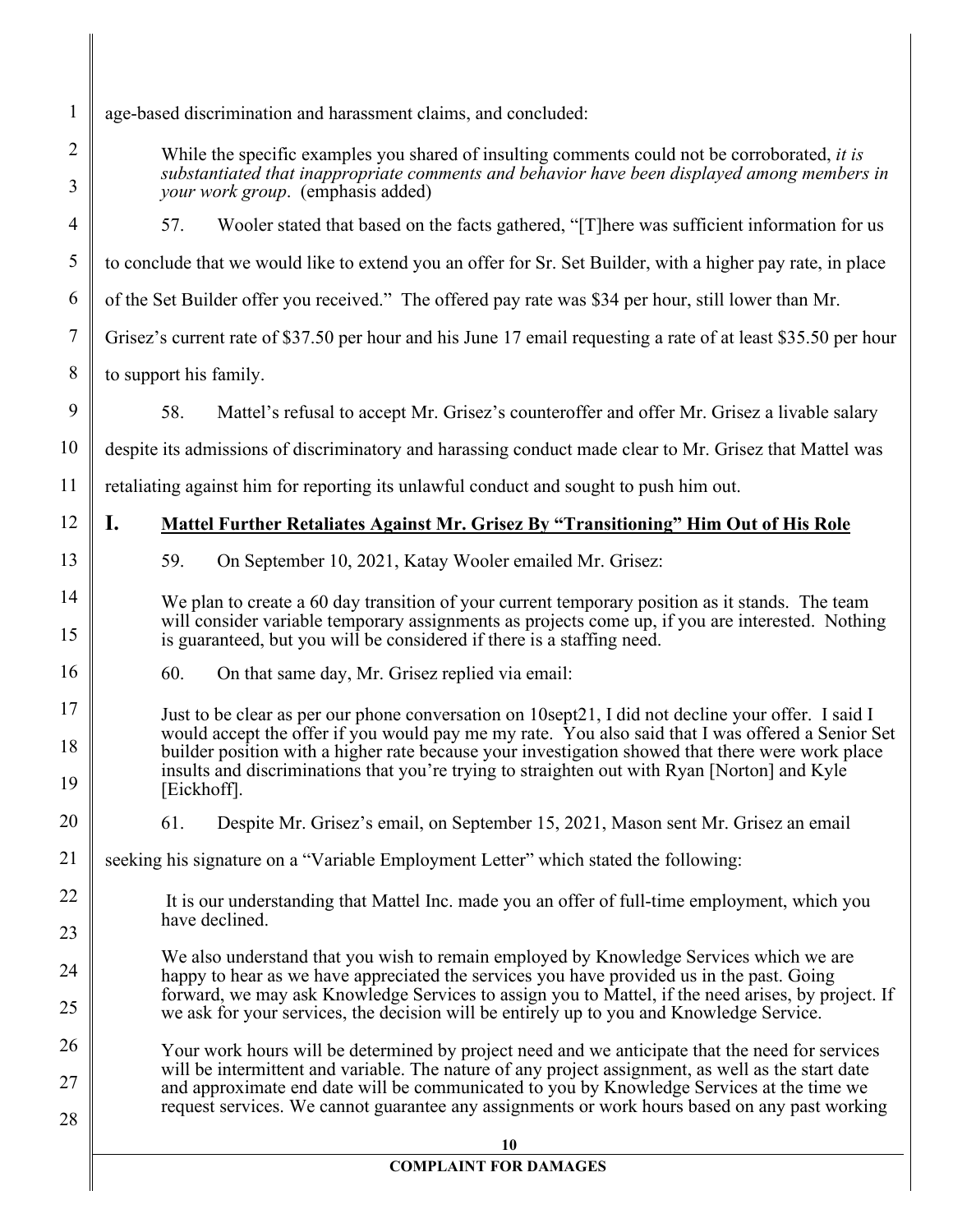| 1  | arrangements we have had with Knowledge Services and you, and you should not rely on any<br>such assignments or work hours.                                                                                                                                                                                                                                 |  |  |
|----|-------------------------------------------------------------------------------------------------------------------------------------------------------------------------------------------------------------------------------------------------------------------------------------------------------------------------------------------------------------|--|--|
| 2  | By signing the letter, you agree to the above and confirm you are not accepting employment with<br>Mattel, Inc.                                                                                                                                                                                                                                             |  |  |
| 3  |                                                                                                                                                                                                                                                                                                                                                             |  |  |
| 4  | 62.<br>Mr. Grisez responded:                                                                                                                                                                                                                                                                                                                                |  |  |
| 5  | Good morning Robin                                                                                                                                                                                                                                                                                                                                          |  |  |
| 6  | I don't see any reason to sign this document as I have stated before. I did not decline Mattel's<br>offer of employment, they/Mattel refused to accept my counter offer. They gave me a sixty day<br>transition window, end date 12 November 2021, which they have now reneged on by laying me                                                              |  |  |
| 7  |                                                                                                                                                                                                                                                                                                                                                             |  |  |
| 8  | off on 1 October 2021.                                                                                                                                                                                                                                                                                                                                      |  |  |
| 9  | 63.<br>However, on September 16, 2021, Wooler said that Mr. Grisez would be transitioned out                                                                                                                                                                                                                                                                |  |  |
| 10 | of his role:                                                                                                                                                                                                                                                                                                                                                |  |  |
| 11 | Since you have not accepted our Mattel full time offer, we will be transitioning you off of your                                                                                                                                                                                                                                                            |  |  |
| 12 | full time temporary assignment as of Friday, November 12, 2021 (I mentioned 60 days in my last<br>few emails). From that point on, Mattel leadership will reach out to you on an as needed basis to<br>schedule you for upcoming assignments. If you are available, you will be scheduled to work for<br>the duration necessary to complete the assignment. |  |  |
| 13 |                                                                                                                                                                                                                                                                                                                                                             |  |  |
| 14 | 64.<br>On September 30, Defendant Norton also told Mr. Grisez that he was being transitioned                                                                                                                                                                                                                                                                |  |  |
| 15 | out of Mattel "due to a lack of work." Based on his years of experience with Mattel, Mr. Grisez knew                                                                                                                                                                                                                                                        |  |  |
| 16 | Mattel had a steady stream of work. Defendant Norton also stated: "If additional work were to come up                                                                                                                                                                                                                                                       |  |  |
| 17 | before Nov. 12 we will call/ email to schedule you." Mr. Grisez did not receive a call or email about                                                                                                                                                                                                                                                       |  |  |
| 18 | additional work before November 12.                                                                                                                                                                                                                                                                                                                         |  |  |
| 19 | 65.<br>Mattel's mistreatment of Mr. Grisez was so flagrantly unfair that even Defendant Eickhoff                                                                                                                                                                                                                                                            |  |  |
| 20 | at one point acknowledged that Mr. Grisez was getting the "bad end of the stick." However, this did not                                                                                                                                                                                                                                                     |  |  |
| 21 | improve Eickhoff or any other Mattel employee's treatment of Mr. Grisez.                                                                                                                                                                                                                                                                                    |  |  |
| 22 | Mr. Grisez received contradictory information from Mattel and Knowledge Services<br>66.                                                                                                                                                                                                                                                                     |  |  |
| 23 | management, including Defendant Norton and Robin Mason, regarding his final day. Mr. Grisez wrote                                                                                                                                                                                                                                                           |  |  |
| 24 | to Mattel supervisor Ian Porter and Defendant Norton explaining his confusion:                                                                                                                                                                                                                                                                              |  |  |
| 25 | Ian Porter just told me today, September 30th 2021, that he was told to take me off the schedule                                                                                                                                                                                                                                                            |  |  |
| 26 | starting next week on October 4th 2021. Ryan Norton and Katay Wooler told me that my last day<br>would be November 12th 2021. There was nothing in Robin Mason's variable employment email                                                                                                                                                                  |  |  |
| 27 | from Knowledge Services INC, on September 30th demanding that I have to sign it or lose my<br>job.                                                                                                                                                                                                                                                          |  |  |
| 28 | On October 1, 2021, Mason emailed Mr. Grisez stating that his "last day on assignment at<br>67.<br>11                                                                                                                                                                                                                                                       |  |  |

 $\parallel$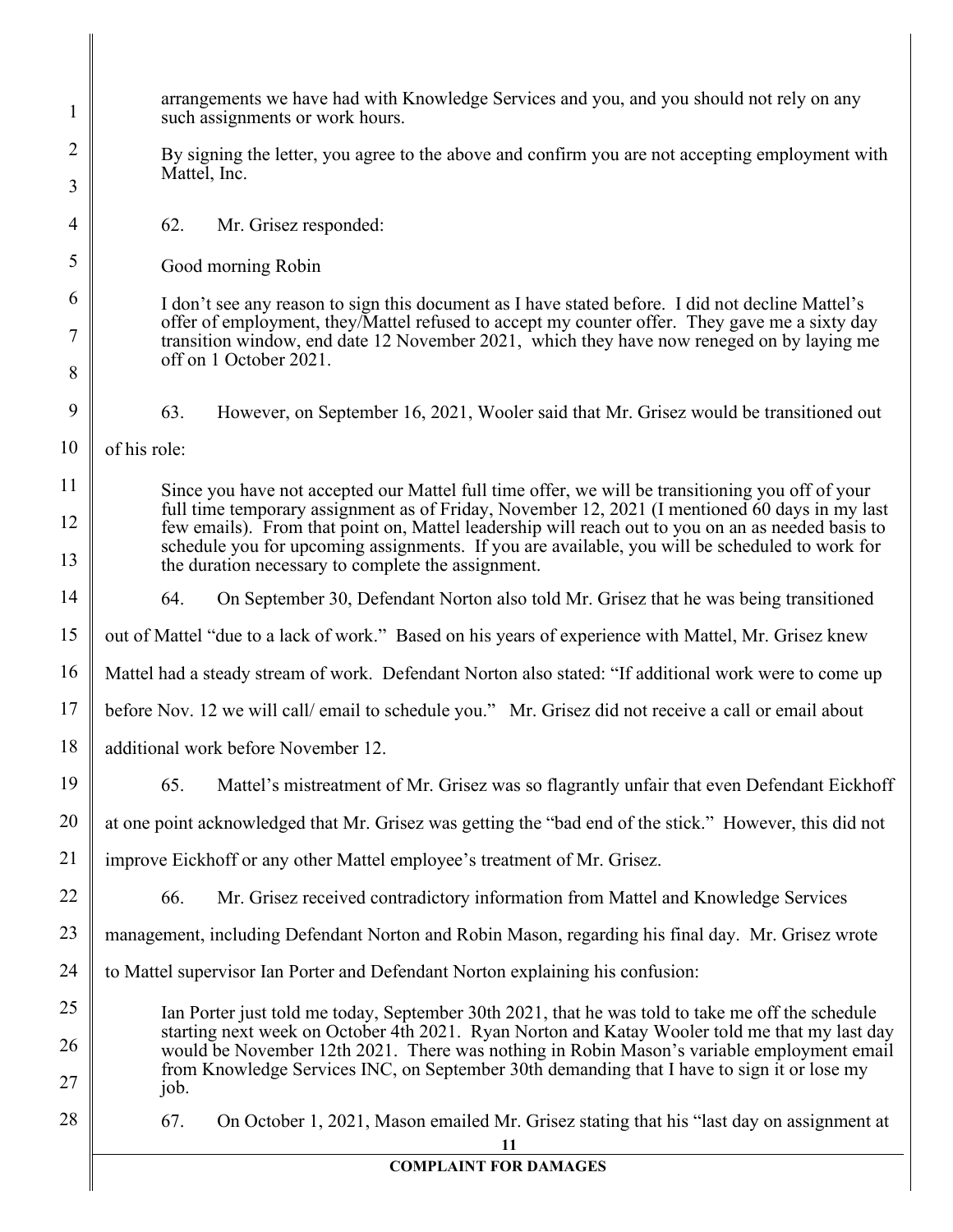Mattel" would be October 12, 2021. However, Mason directed Mr. Grisez, "to turn into Ian Porter your Mattel badge and company laptop before you leave today." On that same day, in an attempt to clarify that confusing and contradictory information, Mr. Grisez forwarded to Defendant Norton, Porter, Mason, and Wooler the September 30 email from Defendant Norton stating that he would be employed with Mattel until November 12, 2021.

68. During this period, Mr. Grisez was constantly in fear of enraging supervisors, including Defendant Norton, as they would often yell at him in front of his co-workers if Mr. Grisez asked a question that they thought was too invasive.

# **J. Mr. Grisez Is Forced to Leave Mattel on October 1, 2021, Over One Month Before His "Transition Period" Is Over.**

11 12 13 14 15 16 69. On October 1, 2021, Ian Porter told Mr. Grisez that he would not be placed on Mattel's work schedule rotation the following week. Mr. Grisez later spoke with Mason by phone. Mason told Mr. Grisez that she had made a mistake about his last day at Mattel, acknowledging that the last day was November 12, not October 12. However, on October 1, Mr. Grisez saw that his name was removed from Mattel's scheduling board used to assign work. Mr. Grisez was also locked out of his Mattel Outlook email account.

70. October 1, 2021 was the last day Mr. Grisez worked at Mattel.

71. Unsurprisingly, in a continuing pattern of age discrimination, Mattel hired two twentyyear-old employees on November 3, 2021 and November 8, 2021, respectively, to replace Mr. Grisez.

20

17

18

19

21

22

23

24

25

26

27

28

1

2

3

4

5

6

7

8

9

10

## **EXHAUSTION OF ADMINISTRATIVE REMEDIES**

72. Mr. Grisez filed his charge of discrimination on February 16, 2022 and received his Right-To-Sue Notice from the California Department of Fair Employment and Housing on that same date. A copy of the DFEH Right to Sue is attached hereto as Exhibit 1. Mr. Grisez has thereby exhausted all required administrative remedies.

## **FIRST CAUSE OF ACTION**

## **Discrimination on the Basis of Age (Cal. Gov't Code§ 12940(a))**

## **(Against Corporate Defendants)**

73. Plaintiff realleges and incorporates by reference each and every allegation contained in the

**12**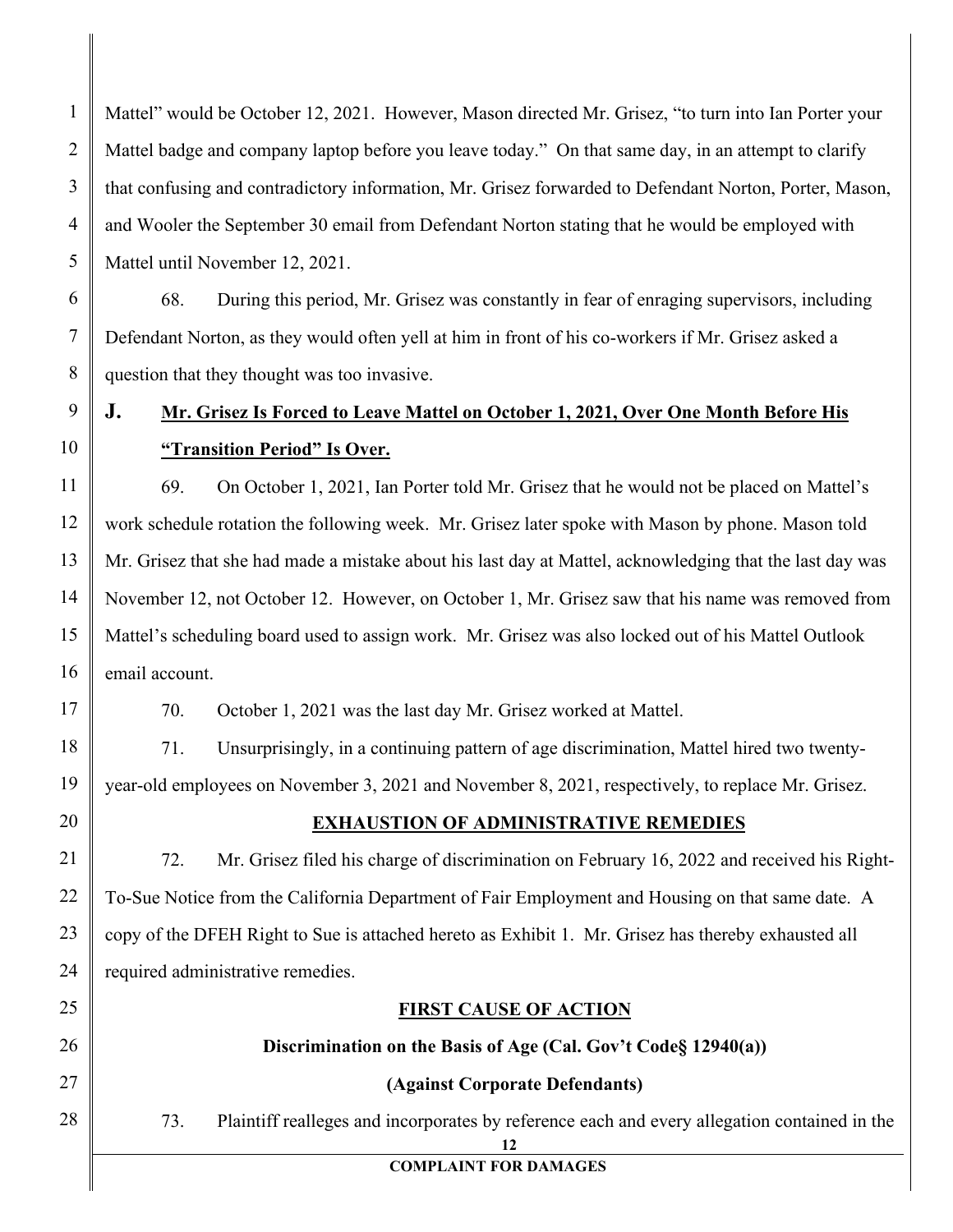foregoing paragraphs as though fully set forth herein.

1

2

3

4

5

6

7

8

74. At all times relevant to this Complaint, Defendants were employers covered by the California Fair Employment and Housing Act ("FEHA") because they employ at least five persons. Cal. Gov't Code § 12926(d).

75. California's Fair Employment and Housing Act (FEHA) makes "it is an unlawful employment practice ... [f]or an employer, because of the age ... of any person, ... to discriminate against the person in compensation or in terms, conditions, or privileges of employment." Cal. Gov't Code §  $12940(a)$ .

9 10 76. Plaintiff worked for Defendants. Plaintiff is over the age of 40 and a member of the protected class under FEHA.

11 12 13 14 15 16 17 77. In violation of FEHA, Defendants discriminated against Mr. Grisez due to his age by denying him offers of leadership positions on projects, refusing to promote him and/or offer him permanent employment for years, and then upon finally making him an offer of permanent employment, which was contingent upon accepting a pay cut far greater than his younger peers and far lower than his current hourly rate. Defendants also subjected Plaintiff to verbal harassment based on his age, pressured him to retire, and failed to prevent or stop the ageist harassment. Defendants terminated and/or constructively discharged Plaintiff after he reported their unlawful discriminatory and harassing conduct.

18 19 78. Plaintiff's age was a substantial motivating reason for Defendants' discriminatory conduct.

79. As a direct and proximate result of Mattel and Knowledge Services' unlawful conduct, Mr. Grisez has suffered and will continue to suffer emotional and psychological injuries, including, but not limited to, emotional distress, depression, anxiety, irritability, elevated heart rate, and mental exhaustion. Mr. Grisez has also suffered and continues to suffer medical expenses and loss of earnings. Mr. Grisez is thereby entitled to general and compensatory damages in amounts to be proven at trial.

80. The acts of Defendants were done with oppression, fraud, and/or malice. Plaintiff is entitled to punitive damages within the meaning of California Civil Code section 3294 against each individual Defendant in a sum sufficient to punish and deter their future conduct.

28  $1/1$ 

20

21

22

23

24

25

26

27

## **COMPLAINT FOR DAMAGES**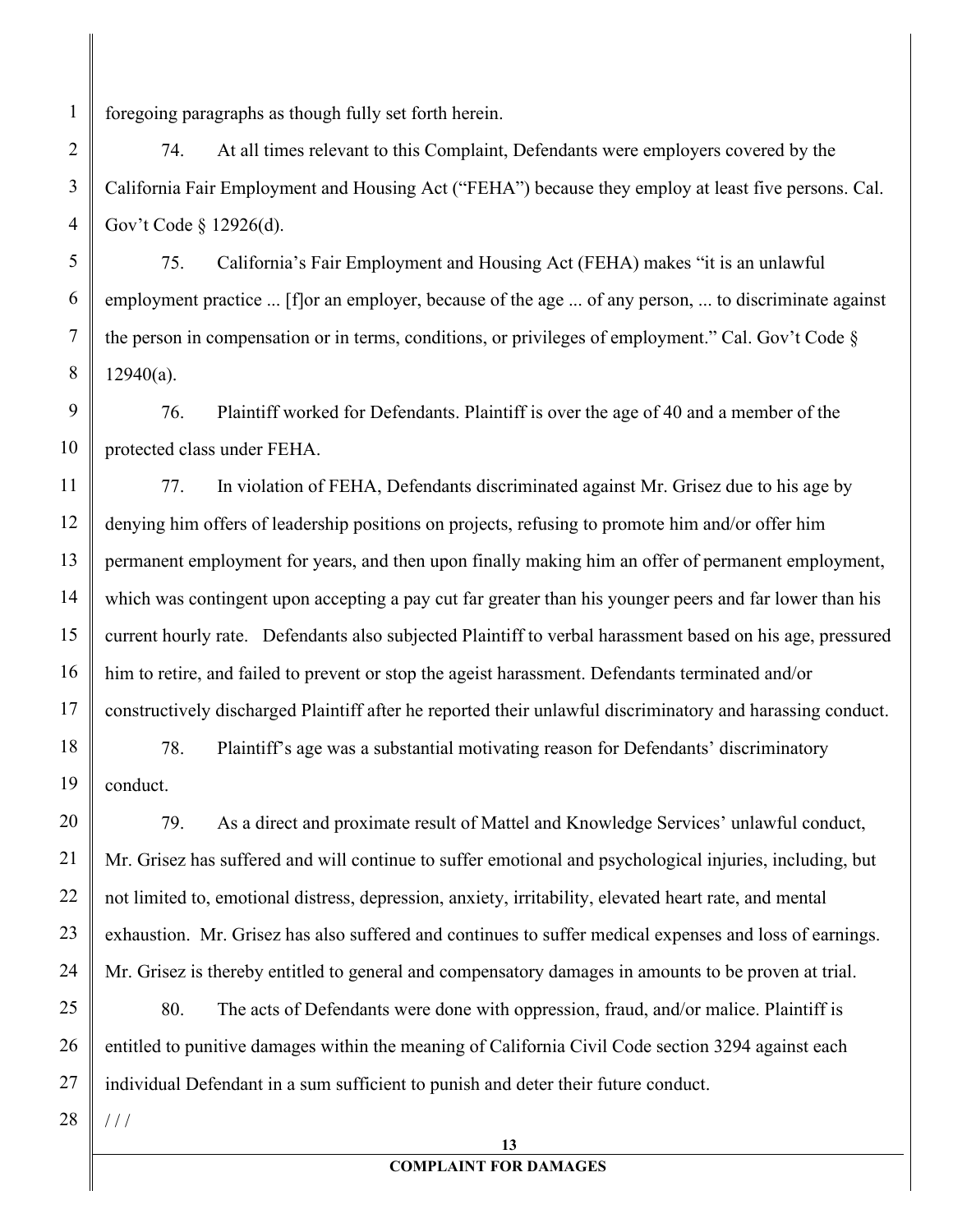| $\mathbf{1}$   | <b>SECOND CAUSE OF ACTION</b>                                                                                 |  |  |
|----------------|---------------------------------------------------------------------------------------------------------------|--|--|
| $\overline{2}$ | Harassment on the Basis of Age (Cal. Gov't Code§ 12940(j)(1))                                                 |  |  |
| 3              | (Against All Defendants)                                                                                      |  |  |
| $\overline{4}$ | 81.<br>Plaintiff realleges and incorporates by reference each and every allegation contained in the           |  |  |
| 5              | foregoing paragraphs as though fully set forth herein.                                                        |  |  |
| 6              | 82.<br>At all times relevant to this Complaint, Defendants were employers covered by the                      |  |  |
| $\overline{7}$ | California Fair Employment and Housing Act ("FEHA") because they employ at least five persons. Cal.           |  |  |
| 8              | Gov't Code § 12926(d).                                                                                        |  |  |
| 9              | California's Fair Employment and Housing Act (FEHA) proscribes employers from<br>83.                          |  |  |
| 10             | harassing an employee "because of  age " Cal. Gov't Code $\S$ 12940)(j)(1).                                   |  |  |
| 11             | 84.<br>Plaintiff worked for Defendants. Plaintiff is over the age of 40 and a member of the                   |  |  |
| 12             | protected class under FEHA.                                                                                   |  |  |
| 13             | 85.<br>In violation of FEHA, Defendants subjected Plaintiff to offensive comments and abusive                 |  |  |
| 14             | conduct based on his age by Supervisory Defendants and his co-workers that were severe, pervasive and         |  |  |
| 15             | unwelcome, altering the conditions of his employment. Such treatment included, but was not limited to,        |  |  |
| 16             | repeatedly asking Plaintiff when he planned to retire, referencing his age, calling him an "old man" and      |  |  |
| 17             | saying he needed a "walker," posting offensive ageist images of Plaintiff around the office, and failing to   |  |  |
| 18             | intervene to prevent discriminatory treatment from his colleagues. The conduct was unreasonably               |  |  |
| 19             | abusive and created an offensive and hostile work environment for Plaintiff and for any reasonable            |  |  |
| 20             | person in Plaintiff's position.                                                                               |  |  |
| 21             | Plaintiff's age was a substantial motivating reason for Defendants' harassing conduct.<br>86.                 |  |  |
| 22             | At the time of Defendants' conduct, Supervisory Defendants were supervisors or agent for<br>87.               |  |  |
| 23             | the companies for which Plaintiff worked. They knew or should have known of the conduct and failed to         |  |  |
| 24             | take immediate and appropriate corrective action.                                                             |  |  |
| 25             | 88.<br>As a direct and proximate result of Mattel and Knowledge Services' unlawful conduct,                   |  |  |
| 26             | Mr. Grisez has suffered and will continue to suffer emotional and psychological injuries, including, but      |  |  |
| 27             | not limited to, emotional distress, depression, anxiety, irritability, elevated heart rate, and mental        |  |  |
| 28             | exhaustion. Mr. Grisez has also suffered and continues to suffer medical expenses and loss of earnings.<br>14 |  |  |
|                | <b>COMPLAINT FOR DAMAGES</b>                                                                                  |  |  |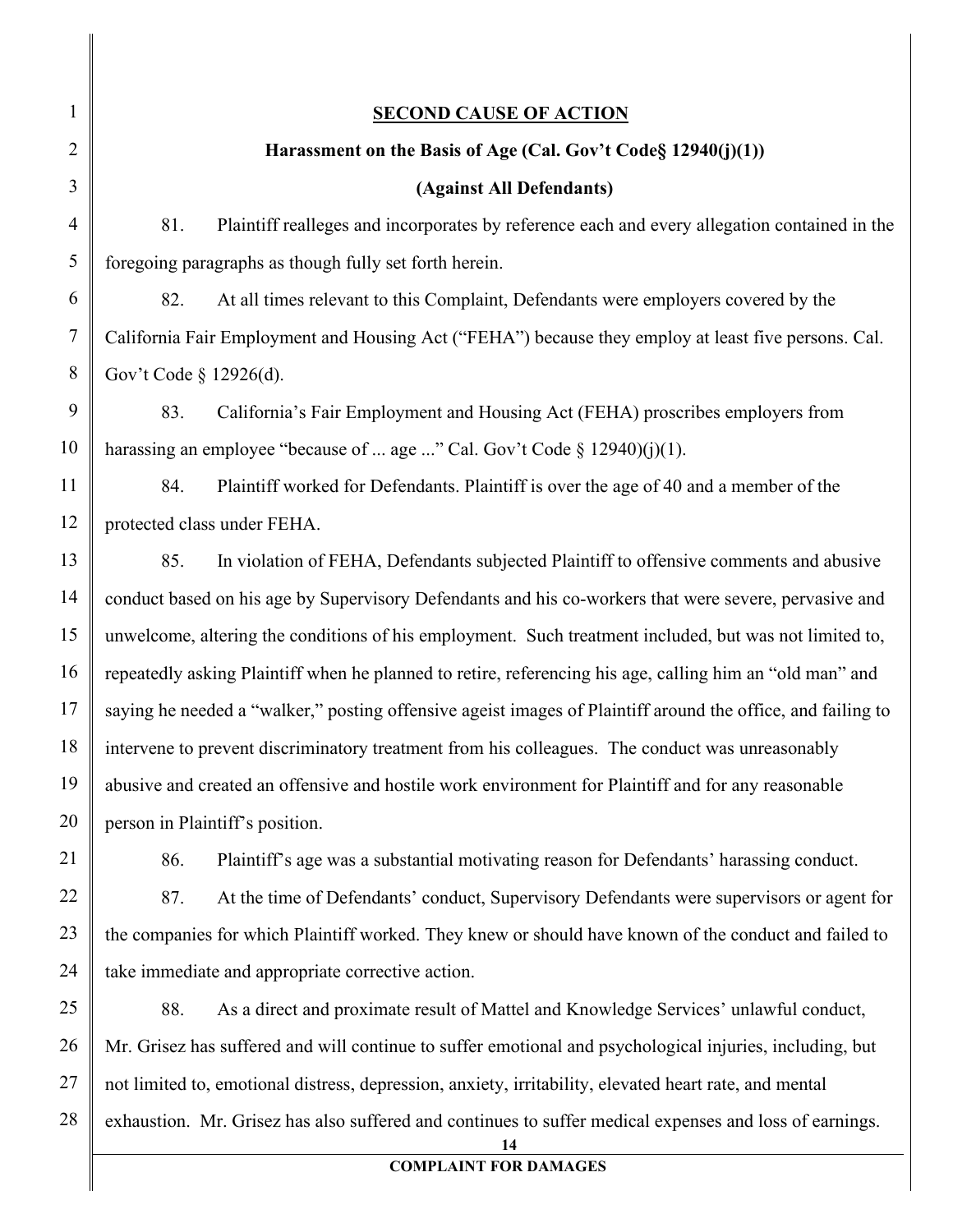| $\mathbf{1}$   | Mr. Grisez is thereby entitled to general and compensatory damages in amounts to be proven at trial.        |  |  |
|----------------|-------------------------------------------------------------------------------------------------------------|--|--|
| $\overline{2}$ | 89.<br>The acts of Defendants were done with oppression, fraud, and/or malice. Plaintiff is                 |  |  |
| 3              | entitled to punitive damages within the meaning of California Civil Code section 3294 against each          |  |  |
| $\overline{4}$ | individual Defendant in a sum sufficient to punish and deter their future conduct.                          |  |  |
| 5              | <b>THIRD CAUSE OF ACTION</b>                                                                                |  |  |
| 6              | <b>Failure to Prevent Harassment and Discrimination</b>                                                     |  |  |
| 7              | (Against All Corporate Defendants)                                                                          |  |  |
| $8\,$          | 90.<br>Plaintiff realleges and incorporates by reference each and every allegation contained in             |  |  |
| 9              | the foregoing paragraphs as though fully set forth herein.                                                  |  |  |
| 10             | At all times relevant to this Complaint, Defendants were employers covered by the<br>91.                    |  |  |
| 11             | California Fair Employment and Housing Act ("FEHA") because they employ at least five persons. Cal.         |  |  |
| 12             | Gov't Code § 12926(d).                                                                                      |  |  |
| 13             | FEHA requires employers to take "all reasonable steps necessary to prevent discrimination<br>92.            |  |  |
| 14             | and harassment from occurring." Gov't Code§ 12940(k).                                                       |  |  |
| 15             | Plaintiff worked for Defendants. Plaintiff is over the age of 40 and a member of the<br>93.                 |  |  |
| 16             | protected class under FEHA.                                                                                 |  |  |
| 17             | In violation of FEHA, Plaintiff was subjected to severe and pervasive harassment,<br>94.                    |  |  |
| 18             | discrimination, retaliation, and a hostile work environment based on his age. Defendants discriminated      |  |  |
| 19             | against Mr. Grisez due to his age by denying him offers of leadership positions on projects, refusing to    |  |  |
| 20             | promote him and/or offer him permanent employment for years, and then upon finally making him an            |  |  |
| 21             | offer of permanent employment contingent upon accepting a pay cut far greater than his younger peers        |  |  |
| 22             | and far lower than his current hourly rate. Defendants also subjected Plaintiff to verbal harassment based  |  |  |
| 23             | on his age, pressured him to retire, and failed to prevent or stop the ageist harassment. Defendants        |  |  |
| 24             | terminated and/or constructively discharged Plaintiff after he reported their unlawful discriminatory and   |  |  |
| 25             | harassing conduct.                                                                                          |  |  |
| 26             | 95.<br>Plaintiff complained about the violations alleged in this Complaint to Defendants. These             |  |  |
| 27             | persons had the authority to investigate, discover, prevent, or correct the violations. However, Defendants |  |  |
| 28             | and Defendants' managers, agents, or employees failed to take all reasonable steps necessary to             |  |  |

**15**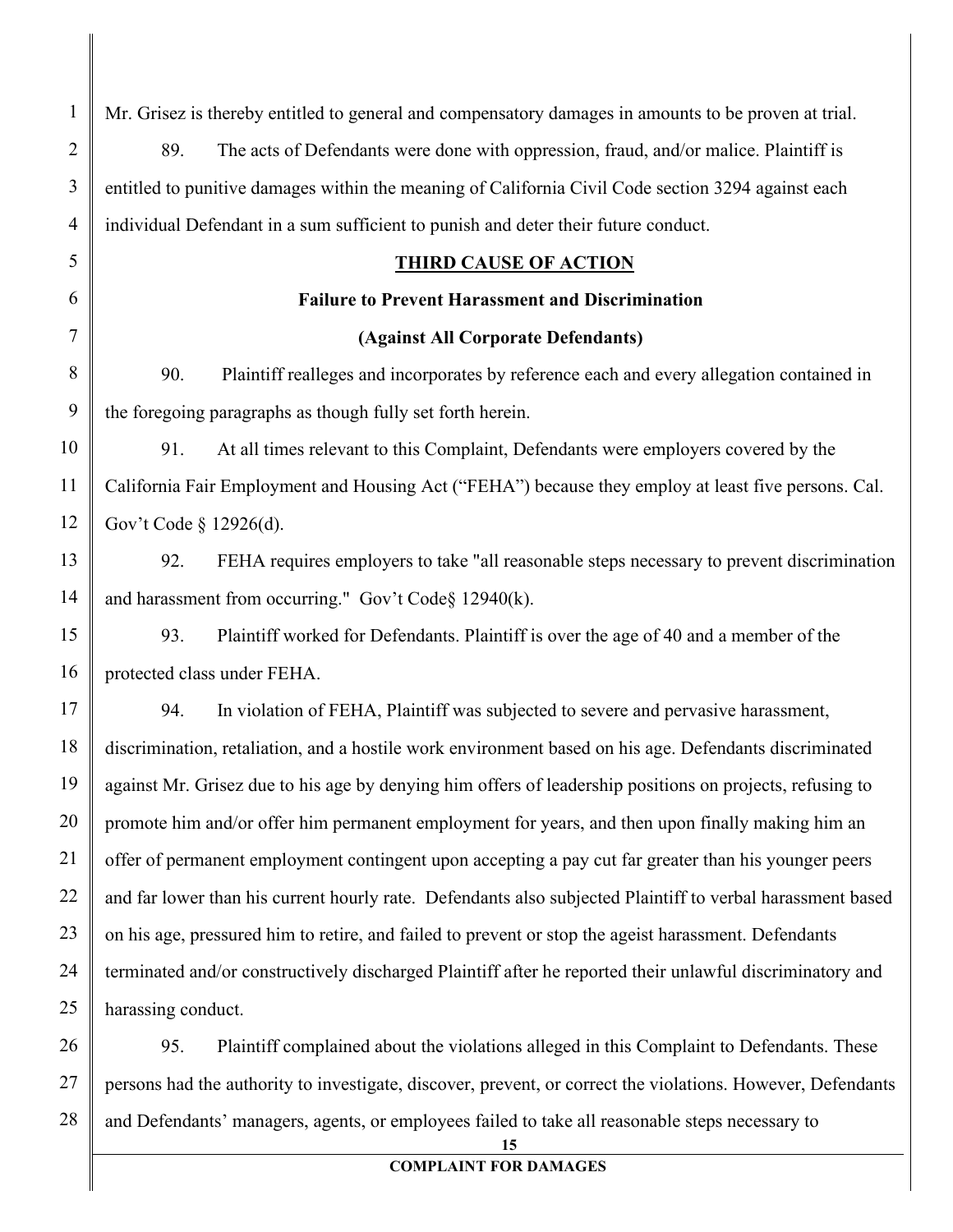investigate and prevent or remedy the violations Plaintiff complained of, including discrimination, harassment, hostile work environment, and retaliation. Instead, Defendants persisted with discriminating, harassing, creating a hostile work environment, and retaliating against Plaintiff.

96. Defendants' failure to take reasonable steps to prevent discrimination and harassment based on Plaintiff's age created, fostered, and encouraged an environment where such discrimination and harassment was condoned, encouraged, tolerated, sanctioned and/or ratified.

1

2

3

4

5

6

7

8

9

10

11

13

14

15

16

17

18

21

22

23

97. Plaintiff's age was a substantial motivating reason for Defendants' conduct.

12 98. As a direct and proximate result of Mattel and Knowledge Services' unlawful conduct, Mr. Grisez has suffered and will continue to suffer emotional and psychological injuries, including, but not limited to, emotional distress, depression, anxiety, irritability, elevated heart rate, and oversleeping. Mr. Grisez has also suffered and continues to suffer medical expenses and loss of earnings. Mr. Grisez is thereby entitled to general and compensatory damages in amounts to be proven at trial.

99. The acts of Defendants were done with oppression, fraud, and/or malice. Plaintiff is entitled to punitive damages within the meaning of California Civil Code section 3294 against each individual Defendant in a sum sufficient to punish and deter their future conduct.

## **FOURTH CAUSE OF ACTION**

## **Retaliation (Cal. Gov't Code § 12940(h))**

## **(Against All Corporate Defendants)**

19 20 100. Plaintiff realleges and incorporates by reference each and every allegation contained in the foregoing paragraphs as though fully set forth herein.

101. At all times relevant to this Complaint, Defendants were employers covered by the California Fair Employment and Housing Act ("FEHA") because they employ at least five persons. Cal. Gov't Code § 12926(d).

24 25 26 102. Under FEHA, it is unlawful for an employer to discharge, expel, or otherwise discriminate against any person because the person has opposed any practices forbidden by FEHA or because the person has filed a complaint under FEHA. Cal. Gov't Code § 12940(h).

27 28 103. As described hereinabove, Defendants subjected Plaintiff to years of discrimination on the basis of Plaintiff's age, including verbal harassment, discriminatory comments, and bullying.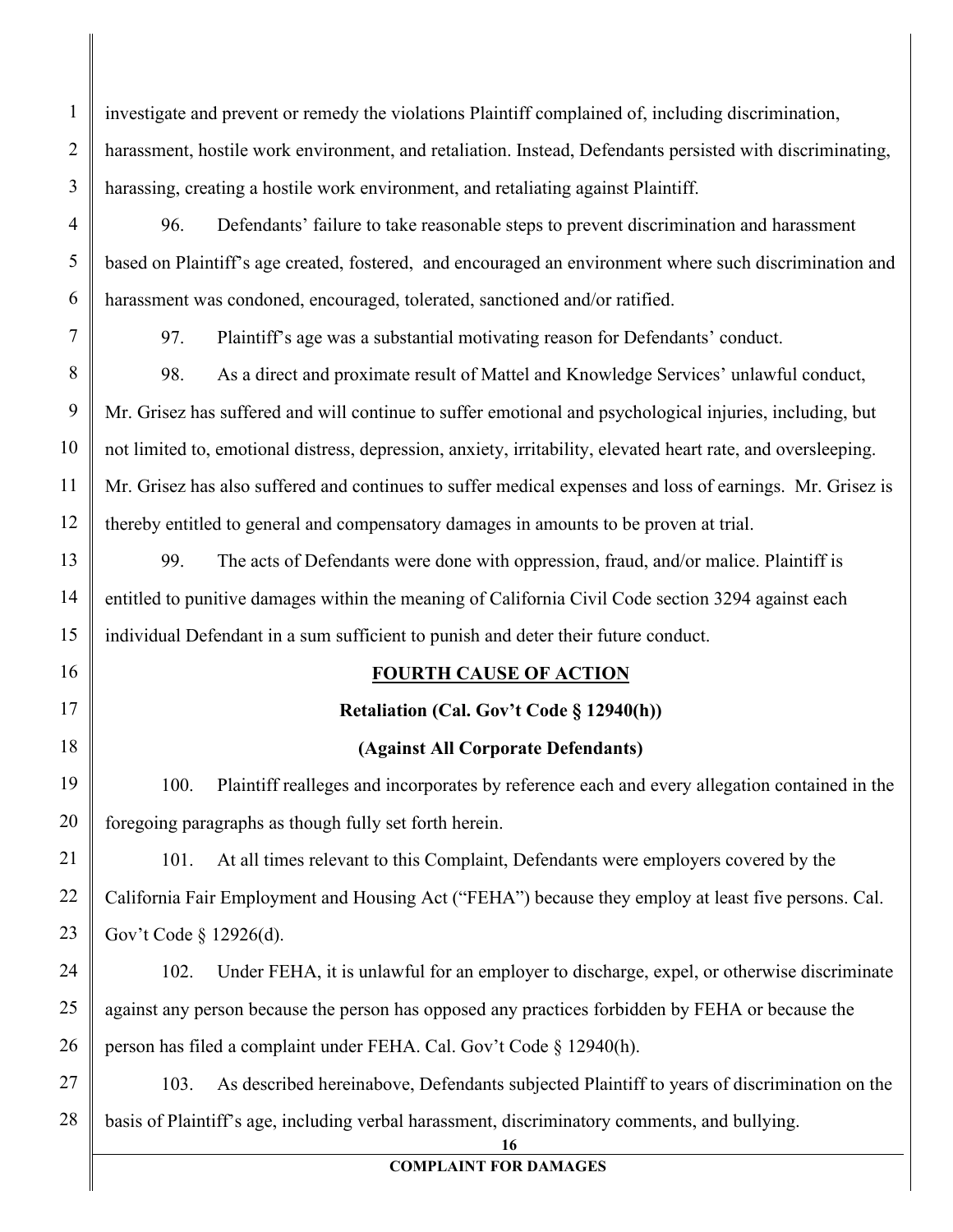104. Plaintiff reported his numerous allegations of age discrimination and harassment. Defendants found that Plaintiff's complaints were substantiated.

1

2

3

4

5

6

14

15

16

17

18

19

20

21

105. In retaliation for Plaintiff's complaints, Defendants eliminated Plaintiff's job and refused to offer Plaintiff permanent employment with an equal or comparable wage, despite making such an offer to most of Plaintiff's peers. Defendants further retaliated against Plaintiff by terminating and/or constructively discharging him after he reported their unlawful discriminatory and harassing conduct

7 8 106. Plaintiff's complaints were substantial motivating reasons for Defendants' retaliatory conduct.

9 10 11 12 13 107. As a direct and proximate result of Mattel and Knowledge Service's unlawful conduct, Mr. Grisez has suffered and will continue to suffer emotional and psychological injuries, including, but not limited to, emotional distress, depression, anxiety, irritability, elevated heart rate, and mental exhaustion. Mr. Grisez has also suffered and continues to suffer medical expenses and loss of earnings. Mr. Grisez is thereby entitled to general and compensatory damages in amounts to be proven at trial.

108. The acts of Defendants were done with oppression, fraud, and/or malice. Plaintiff is entitled to punitive damages within the meaning of California Civil Code section 3294 against each individual Defendant in a sum sufficient to punish and deter their future conduct.

## **FIFTH CAUSE OF ACTION**

#### **Retaliation (Labor Code section 1102.5(b))**

#### **(Against All Defendants)**

109. Plaintiff realleges and incorporates by reference each and every allegation contained in the foregoing paragraphs as though fully set forth herein.

22 23 110. As described hereinabove, Defendant terminated Plaintiff because of his age and in response to his protesting, objecting to, complaining of, and reporting harassment and this discrimination.

24 25 26 111. Plaintiff engaged in protective activity by reporting his numerous allegations of age discrimination and harassment to Defendant Mattel and Defendants found that his complaints were substantiated.

27 28 112. Plaintiff had reasonable cause to believe that the information provided to Defendant about the age-based discrimination and harassment that he faced violated public policies of this State as

**17**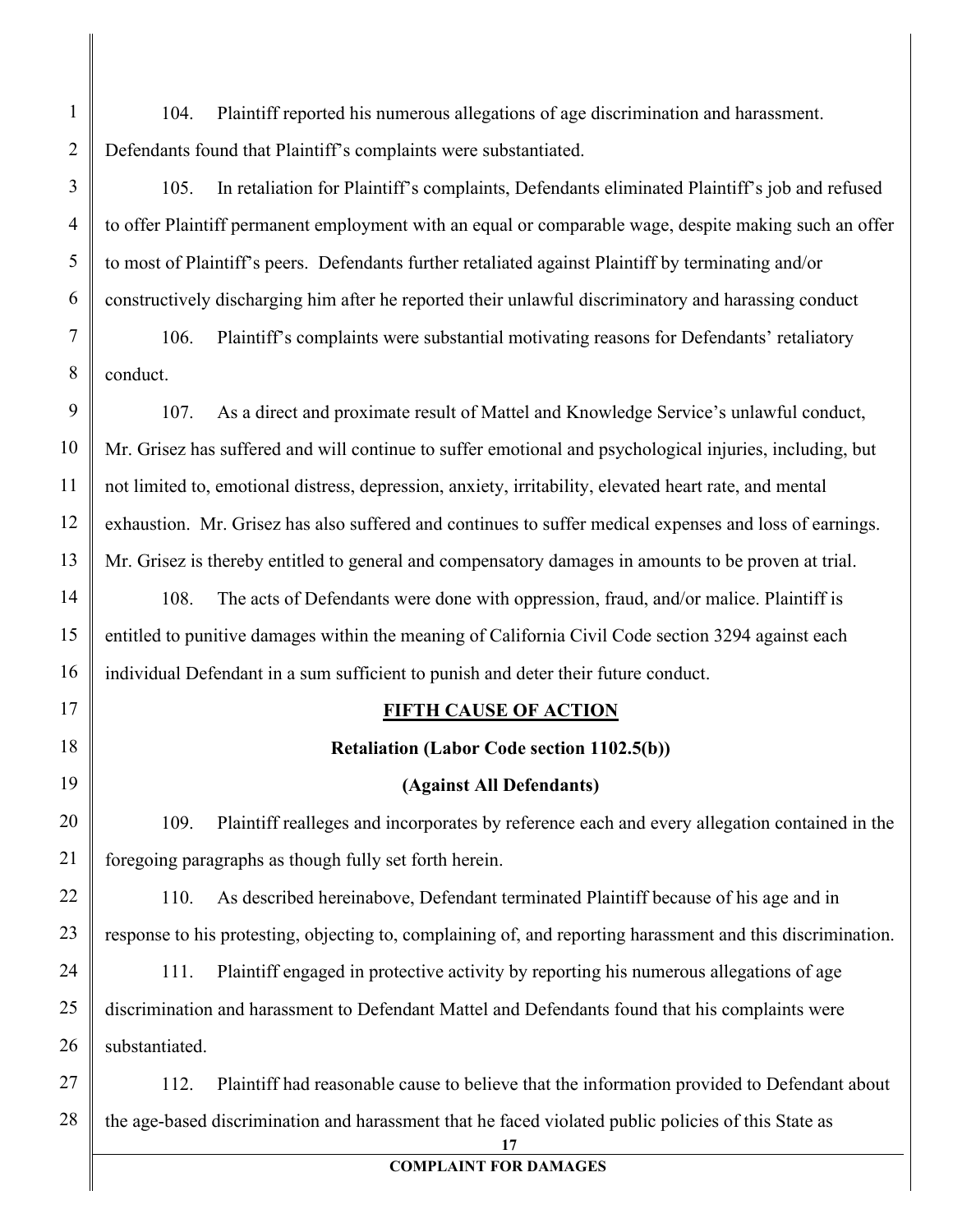expressed in, inter alia, the California Constitution, the Labor Code, the Civil Code, the Government Code, and all state statutes and regulations prohibiting retaliation, discrimination, and harassment.

1

2

3

4

5

6

7

8

9

10

11

12

14

15

16

17

18

19

20

21

113. Defendants retaliated against Plaintiff for engaging in these protected activities. Defendants refused to offer Plaintiff a permanent position with a wage rate equal or comparable to the wage rate Plaintiff had been earning up to that point, despite making such an offer to all of Plaintiff's peers. Defendants then terminated Plaintiff.

114. Plaintiff's protected activities were a contributing factor in Defendants' illegal and retaliatory conduct against Plaintiff.

13 115. As a direct and proximate result of Mattel and Knowledge Services' unlawful conduct, Mr. Grisez has suffered and will continue to suffer emotional and psychological injuries, including, but not limited to, emotional distress, depression, anxiety, irritability, elevated heart rate, and mental exhaustion. Mr. Grisez has also suffered and continues to suffer medical expenses and loss of earnings. Mr. Grisez is thereby entitled to general and compensatory damages in amounts to be proven at trial.

116. The acts of Defendants were done with oppression, fraud, and/or malice. Plaintiff is entitled to punitive damages within the meaning of California Civil Code section 3294 against each individual Defendant in a sum sufficient to punish and deter their future conduct.

#### **SIXTH CAUSE OF ACTION**

#### **Wrongful Termination in Violation of Public Policy**

#### **(Against All Corporate Defendants)**

117. Plaintiff realleges and incorporates by reference each and every allegation contained in the foregoing paragraphs as though fully set forth herein.

22 23 24 25 26 27 28 118. As described hereinabove, Defendants terminated Plaintiff because of his age and in response to his protesting, objecting to, complaining of and reporting harassment and this discrimination. This conduct is in violation of the public policies of this State as expressed in, inter alia, the California Constitution, the Labor Code, the Civil Code, the Government Code, and all state statutes and regulations prohibiting retaliation, discrimination, and harassment. These include, but are not limited to, Cal. Gov't Code §12940, *et seq*. It is against fundamental California public policy to discriminate on the basis of one's age. It is also against California public policy to terminate or constructively discharge an employee

**18**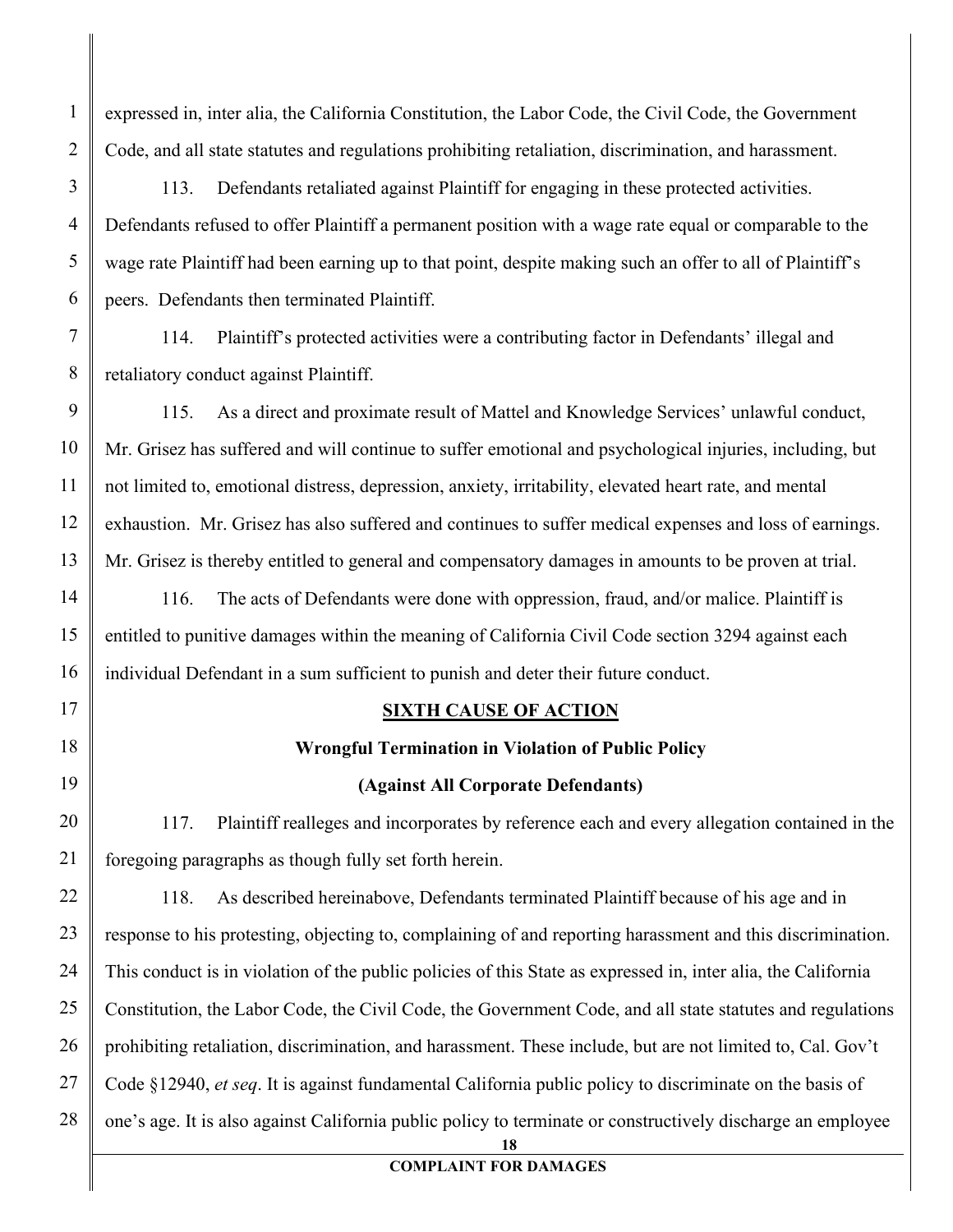for engaging in protected activity, including raising complaints regarding unlawful behavior.

1

2

3

6

7

8

9

10

11

12

13

14

15

16

17

18

119. Defendants terminated and/or constructively discharged Plaintiff on the basis of his protected characteristics, which is contrary to the public policy of this state.

4 5 120. Defendants' conduct, including the wrongful discharge, was a substantial factor in causing Plaintiff harm.

121. As a direct and proximate result of Mattel and Knowledge Services' unlawful conduct, Mr. Grisez has suffered and will continue to suffer emotional and psychological injuries, including, but not limited to, emotional distress, depression, anxiety, irritability, elevated heart rate, and mental exhaustion. Mr. Grisez has also suffered and continues to suffer medical expenses and loss of earnings. Mr. Grisez is thereby entitled to general and compensatory damages in amounts to be proven at trial.

122. The acts of Defendants were done with oppression, fraud, and/or malice. Plaintiff is entitled to punitive damages within the meaning of California Civil Code section 3294 against each individual Defendant in a sum sufficient to punish and deter their future conduct.

#### **SEVENTH CAUSE OF ACTION**

#### **Constructive Discharge**

#### **(Against All Corporate Defendants)**

123. Plaintiff realleges and incorporates by reference each and every allegation contained in the foregoing paragraphs as though fully set forth herein.

19 20 124. At all times relevant to this Complaint, Plaintiff was employed by Defendants until, as noted above, he was compelled to resign from his position.

21 22 23 24 25 26 125. At all times relevant to this Complaint, Defendants subjected Plaintiff to working conditions that violated public policy by engaging in age discrimination, harassment on the basis of age, failure to prevent discrimination and harassment, promoting a hostile work environment rife with age discrimination, refusing to promote and offer him a permanent position, and by retaliating against Plaintiff for complaining of unlawful discrimination and harassment by refusing to offer Plaintiff an equal or comparable wage.

27 28 126. Defendants, through their officers, directors, managing agent, or supervisory employees intentionally created or knowingly permitted such working conditions that Plaintiff was subjected to.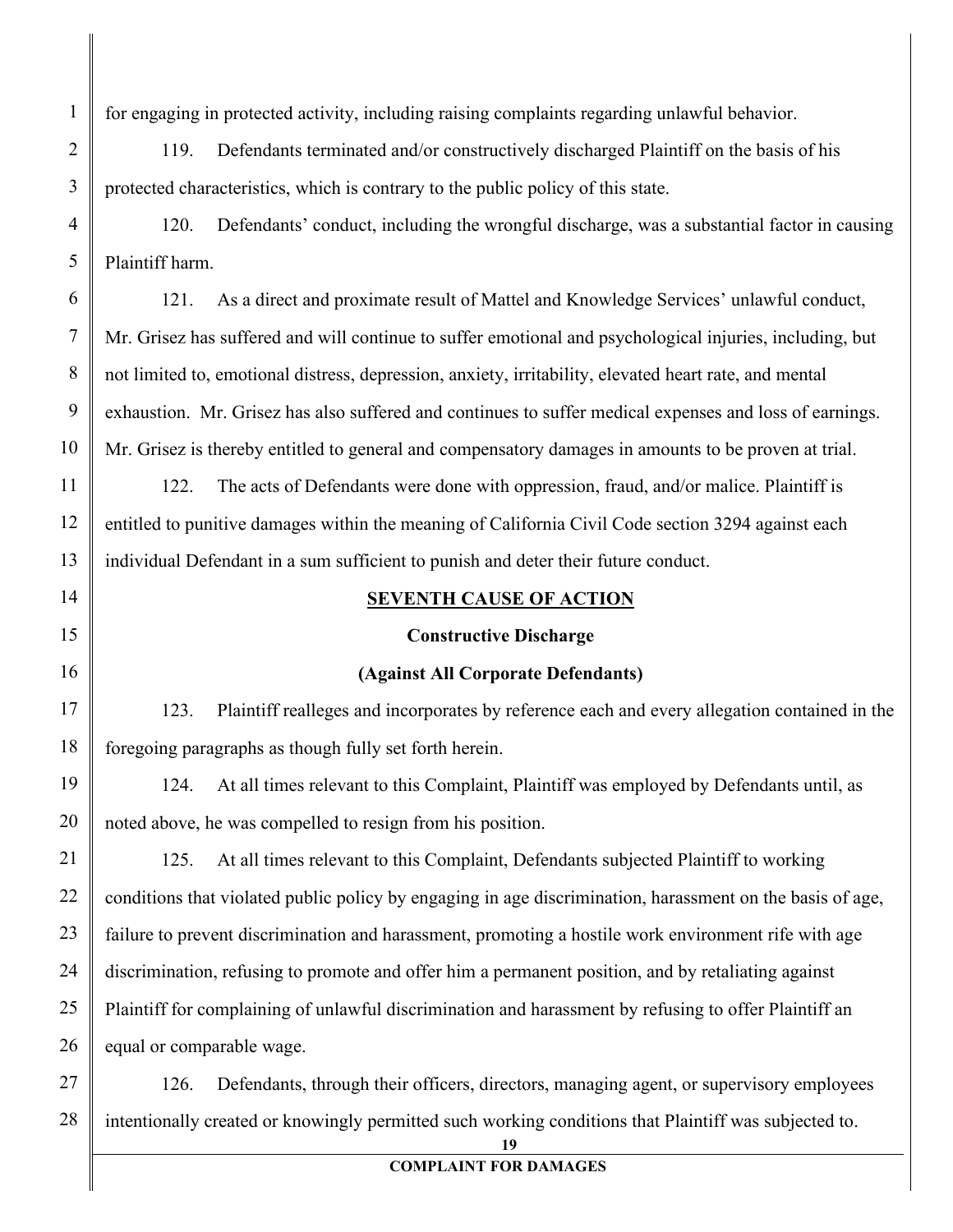127. Plaintiff's working conditions were so intolerable that a reasonable person in Plaintiff's position would have had no reasonable alternative except to refuse to accept those conditions.

1

2

3

4

5

6

7

8

9

10

11

12

13

14

15

16

17

18

19

20

21

22

23

24

25

128. Plaintiff was constructively discharged because of his refusal to accept these working conditions.

129. Plaintiff's working conditions were a substantial factor in causing Plaintiff harm.

130. As a direct and proximate result of Mattel and Knowledge Services' unlawful conduct, Mr. Grisez has suffered and will continue to suffer emotional and psychological injuries, including, but not limited to, emotional distress, depression, anxiety, irritability, elevated heart rate, and mental exhaustion. Mr. Grisez has also suffered and continues to suffer medical expenses and loss of earnings. Mr. Grisez is thereby entitled to general and compensatory damages in amounts to be proven at trial.

131. The acts of Defendants were done with oppression, fraud, and/or malice. Plaintiff is entitled to punitive damages within the meaning of California Civil Code section 3294 against each individual Defendant in a sum sufficient to punish and deter their future conduct.

#### **EIGHTH CAUSE OF ACTION**

#### **Intentional Infliction of Emotional Distress**

#### **(Against All Defendants)**

132. Plaintiff realleges and incorporates by reference each and every allegation contained in the foregoing paragraphs as though fully set forth herein.

133. As described above, the conduct of Defendants and their agents/employees was outrageous and outside the normal scope of the employment relationship. Specifically, Defendants' discrimination and harassment of Plaintiff based on his age, in violation of state law, constitute conduct outside of the normal scope of the employment relationship and violative of public policy.

26 134. Defendants knew that their conduct would result in Plaintiff's severe emotional distress, and said conduct was perpetrated by Defendants with the intent to inflict, or with reckless disregard of the probability of inflicting humiliation, mental anguish, and severe emotional distress upon Plaintiff. Such conduct did, in fact, result in severe emotional distress and psychological damage of Plaintiff.

27 28 135. As a direct and proximate result of Mattel and Knowledge Service's unlawful conduct, Mr. Grisez has suffered and will continue to suffer emotional and psychological injuries, including, but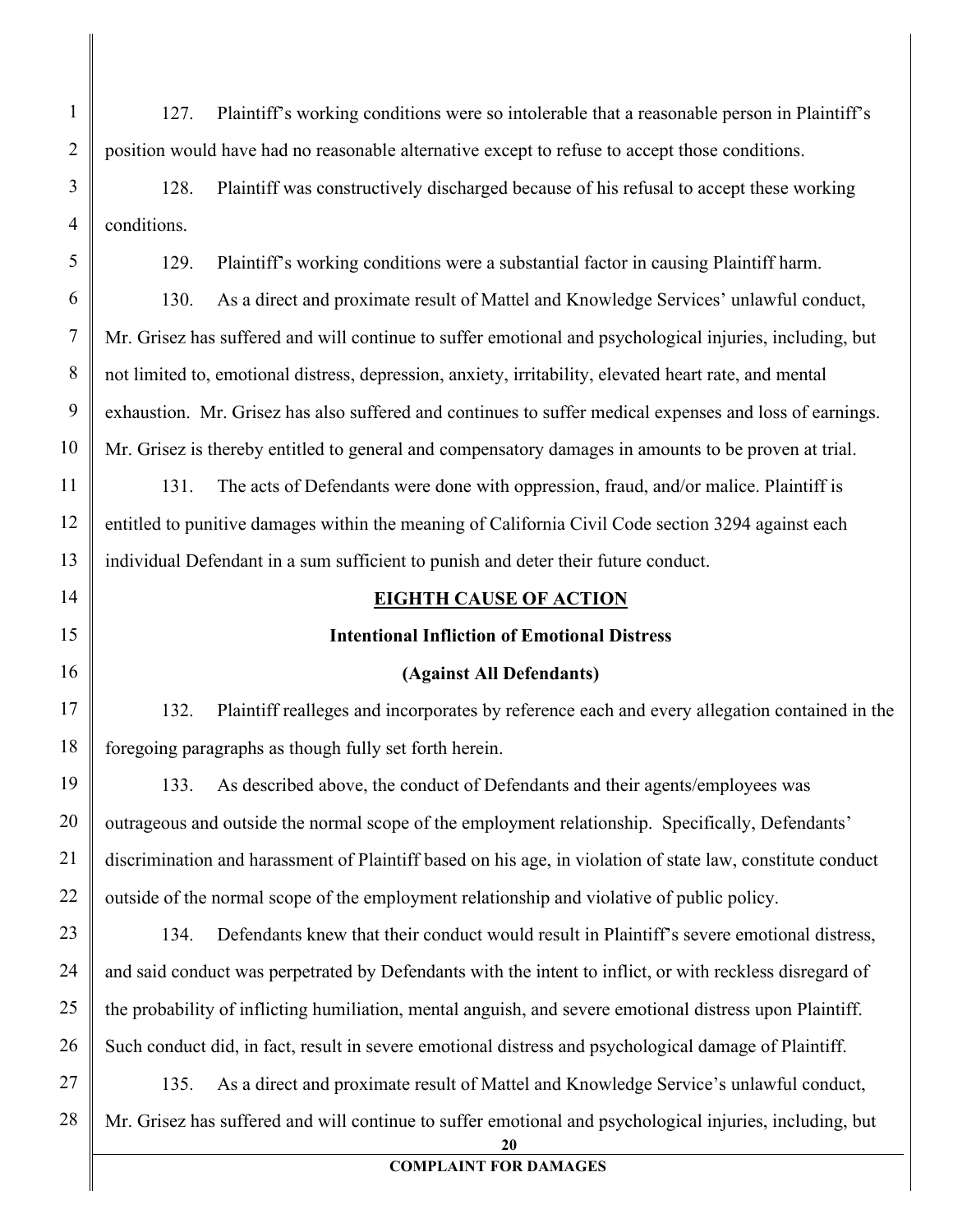**COMPLAINT FOR DAMAGES** not limited to, emotional distress, depression, anxiety, irritability, elevated heart rate, and mental exhaustion. Mr. Grisez has also suffered and continues to suffer medical expenses and loss of earnings. Mr. Grisez is thereby entitled to general and compensatory damages in amounts to be proven at trial. 136. The acts of Defendants were done with oppression, fraud, and/or malice. Plaintiff is entitled to punitive damages within the meaning of California Civil Code section 3294 against each individual Defendant in a sum sufficient to punish and deter their future conduct. **DEMAND FOR JURY TRIAL** Plaintiff hereby demands trial by jury in this action. / / /  $1/1$ / / /